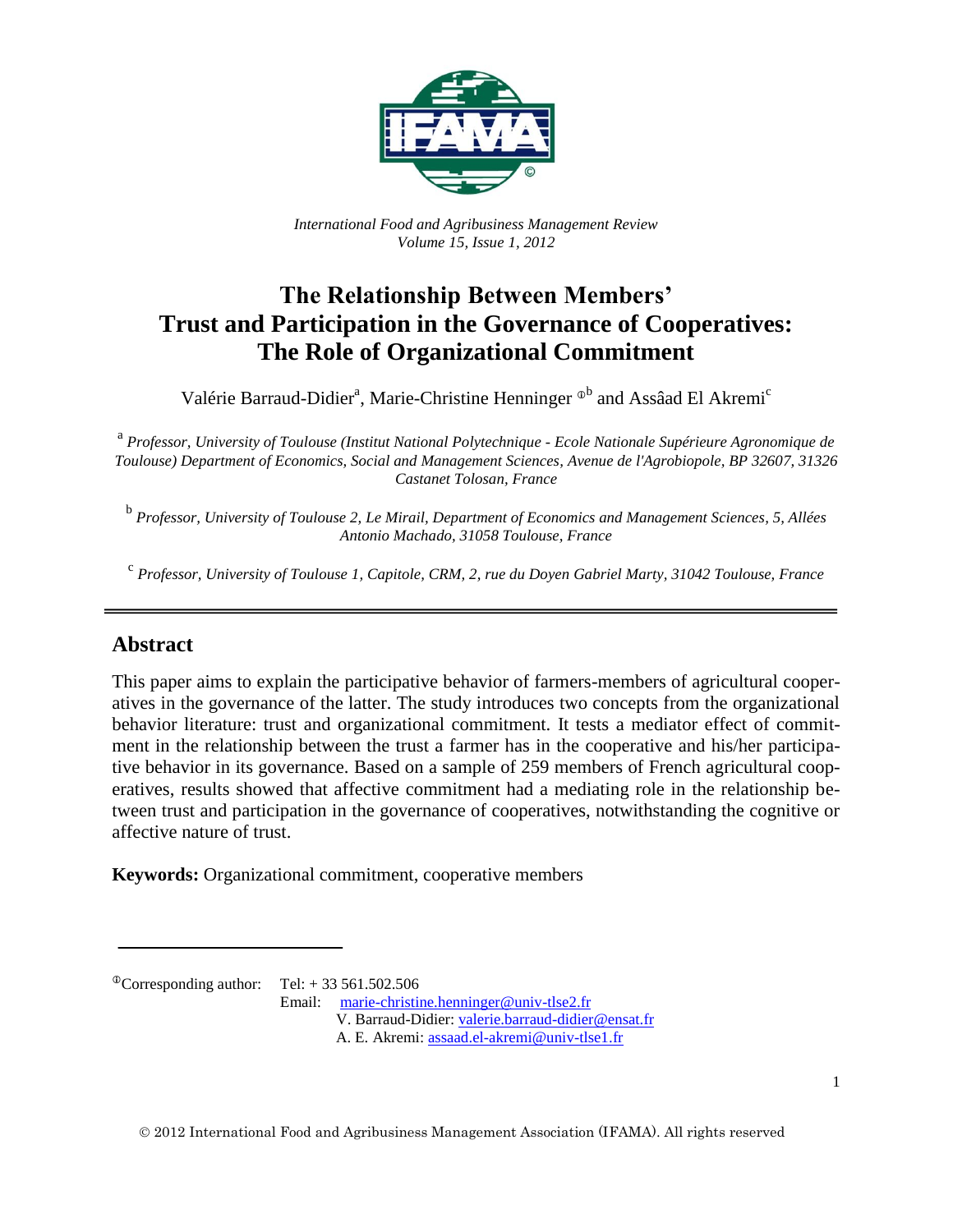### **Introduction**

Agricultural cooperatives are created by farmers to pool their means and increase their negotiating power on the market (Fulton and Hueth 2009). By definition, they are controlled by their members (Siebert and Park 2010). By belonging to a cooperative, farmers subscribe to a share of the capital and, they participate, as partners, in the running of the cooperative according to the democratic principal of "one man one vote". Now, certain studies have noted a decrease in members' participation in the democratic life of cooperatives even if these are indeed their "own" (Harte 1997; Holmström 1999; Levi and Davis 2008; Siebert and Park 2010). Whether members behave opportunistically (Cook 1995; Nilsson et al. 2009) or as free-riders (Bhuyan 2007), the main reason for this change in farmers' behavior seems to lie in the phenomenon of concentration and restructuring of agricultural cooperatives (Fulton and Giannakas 2001; Lang and Fulton 2004). In certain cases, farmers find themselves in huge cooperative groups; these are diversified and international with strategy so complex that farmers find it difficult to understand (Österberg and Nilsson 2009). In view of their members' detachment, it is important that cooperatives understand such attitudes and behaviors, for members contribute to the cooperatives' performance (Fulton and Adamowicz 1993; Birchall and Simmons 2004; Bhuyan 2007). The success of a cooperative depends on the degree of participation of its members, as is shown in Österberg and Nilsson's study (2009) carried out with over 2000 Swedish farmers. As voluntary organizations, cooperatives are based on a democratic decision-making process that rests upon collective participation, balance of countervailing powers, and cohesion among members (Hendriske and Bijman 2002). Moreover, members' participation in the governance of a cooperative is the distinctive characteristic of this form of organization (Gray and Kraenzle 1998). However, very few studies in management and organizational behavior have investigated the behaviors of farmers and the antecedents of these behaviors in the specific context of cooperatives (Hansen et al. 2002; Morrow et al. 2004).

The aim of this paper is to explore and test the mediator role of organizational commitment in the relationship between trust and members' participation in the governance of French agricultural cooperatives. These concepts are generally used in the organizational behavior literature to describe the relationship between an employee and his/her employer. Nevertheless, even if farmers are usually autonomous and independent workers, their relationship with their cooperative can be seen as a social exchange link in which trust and commitment are central phenomena (Blau 1964; Gouldner 1960). As participants in cooperative relationships, farmers desire: "(1) reciprocity, by which one is morally obligated to give something in return for something received (Gouldner 1960), (2) fair rates of exchange between utilitarian costs and benefits (Blau 1964), and (3) distributive justice, through which all parties receive benefits that are proportional to their investments" (Ring and Van de Ven 1992, 489). Further, the literature on cooperatives often makes use of trust to explain members' behavior (Birchall and Simmons 2004; Hansen et al. 2002; James and Sykuta 2006; Morrow et al. 2004), but this use has not been yet explored through the lens of a social exchange framework. Also, organizational commitment which is a multidimensional attitudinal concept devoted to describe the relationship between an individual and an organization, has not yet, to our knowledge, been studied in the context of agricultural cooperatives. Nevertheless, many studies show that commitment is both a consequence of trust (Dirks and Ferrin 2002; Mayer and Gavin 2005) and a determinant of participative behaviors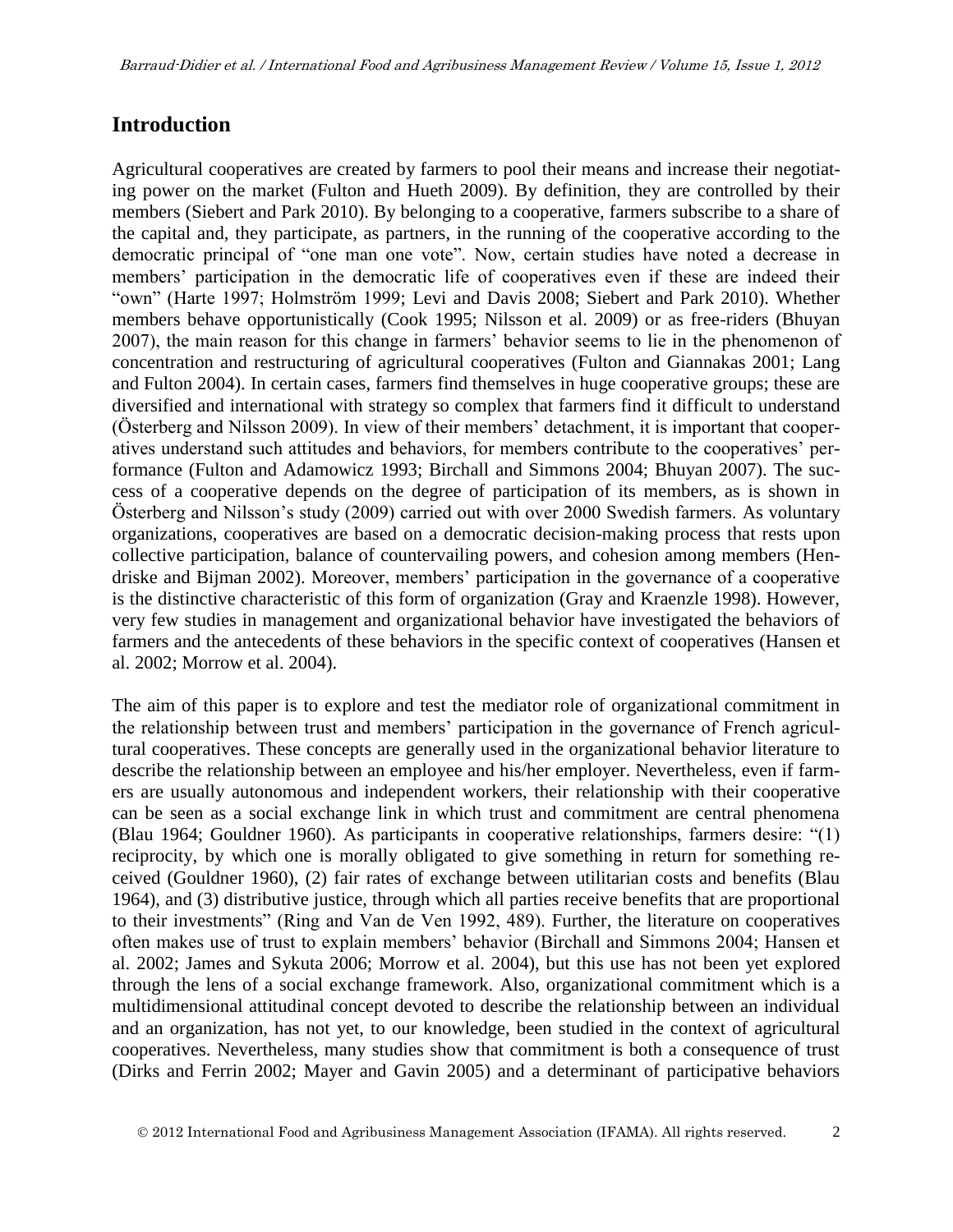within an organization (Podsakoff et al. 2000; LePine et al. 2002). This paper integrates these different concepts and tests their links in the context of agricultural cooperatives.

The first part of this article deals with the theoretical framework. The second covers the methodological aspects of the study carried out on a sample of 259 members of French agricultural cooperatives in the cereals sector. The third part focuses on the results and the fourth on a discussion of these. The limitations and perspectives for future research are covered in the final part.

## **Theoretical Framework and Hypotheses**

### *Members' Trust and Participation in the Cooperative*

Trust is a "psychological state which consists of accepting the vulnerability resulting from the positive expectations of the intentions or behaviors of the other" (Rousseau et al. 1998, 394). Members' vulnerability towards the cooperative can be understood in view of their dependence on the latter in terms of revenue and information. The relationship between member and cooperative is based on information asymmetry: the cooperative holds information which the member does not: this may be information on market prices, or again on clients' behavior (Borgen 2001). It is this uncertainty about the behaviors of one of the parties of the exchange which makes trust a determinant of the attitudes and behaviors of the other party (Kollock 2009; Ring and Van de Ven 1992).

As in the work which Hansen et al. (2002) and Morrow et al. (2004) carried out in agricultural cooperatives, we retain the theoretical perspective focusing on the mental and psychological processes which determine the member's decision to put his or her trust in the cooperative. The decision to grant trust depends on processes which may be both conscious and cognitive or emotional and affective (Hansen and Morrow 2003; McAllister 1995; Schaubroeck et al. 2011). For McAllister (1995), although these two components of trust (cognitive and affective) are distinct because they have different antecedents and consequences, they are complementary. Indeed members may trust their cooperative both because it is competent, reliable and conscientious in making the best decisions and also because it shows goodwill and they feel that its intentions towards them are good (Hansen and Morrow 2003).

The cognitive component of trust is based on a considered and rational analysis of the "pros and cons" of the decision to trust. This decision is made by calculating the advantages and risks in order to maximize the hoped for gains or minimize the potential losses resulting from the interaction (Colquitt et al. 2007; Erdem and Ozen 2003). Members choose to trust their cooperative depending on what they consider to be "the right reasons". This choice depends on the information they have about the cooperative and is based on their beliefs about its competence, reliability and conscientiousness. Members thus evaluate the cooperative's capacity to satisfy their needs and create added value which is to their advantage (Theuvsen and Franz 2007). As for the affective component, it is based on more emotional and affective relationships between the two parties. "Individuals who commit emotionally to a relationship of trust show a sincere and special attention to the well-being of others" (McAllister 1995, 29). The affective component is based on a feeling of goodwill, mutual generosity and affective closeness between the parties. Hence, each party commits emotionally to a positive relationship, is truly concerned about the well-being of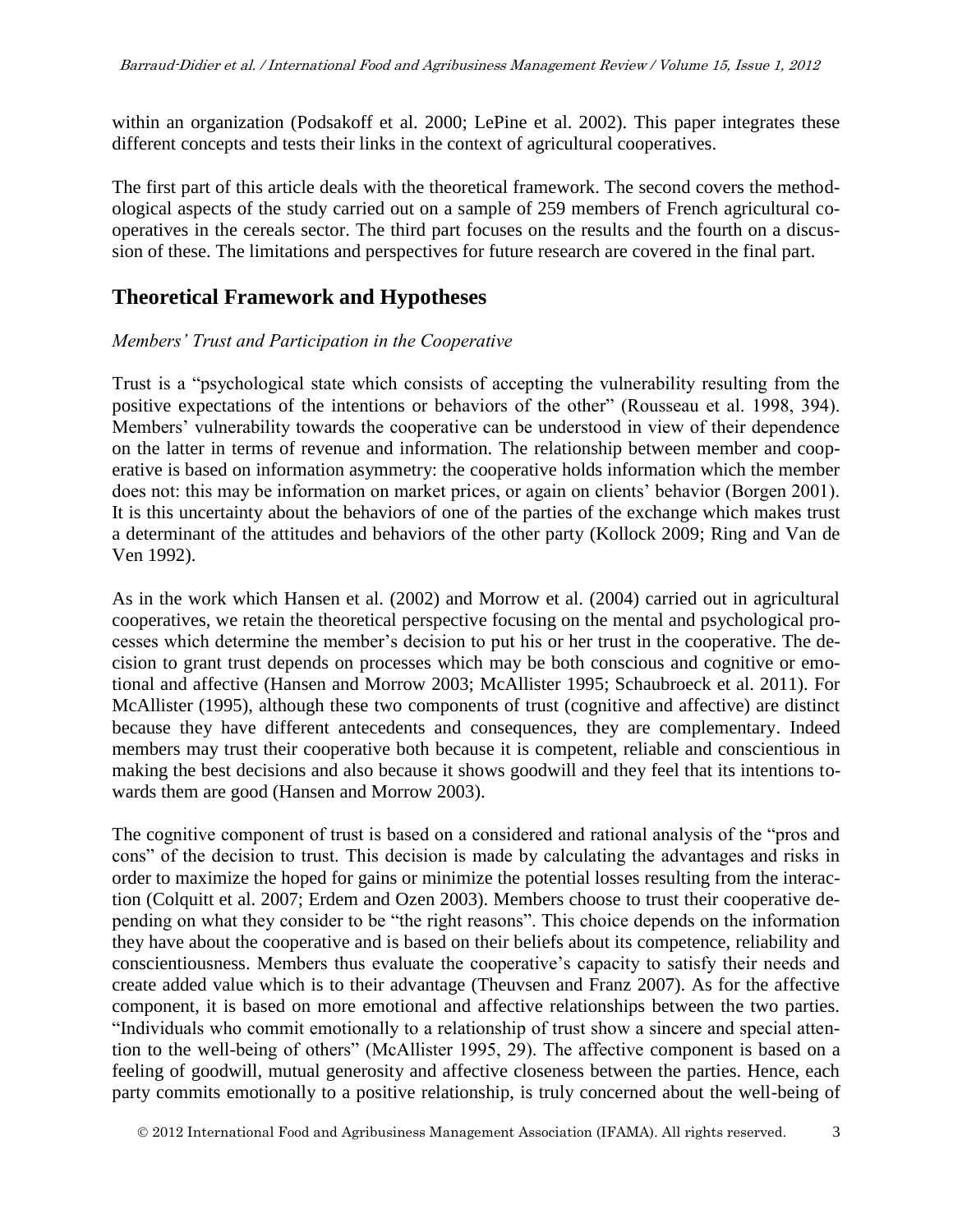the other party and believes that these feelings are mutual (Colquitt et al. 2007; Erdem and Ozen 2003). Consequently, if the cooperative pays attention to members showing itself to be highly concerned about them, the members will have an attitude of trust towards it. The affective component is therefore more subjective and emotional than the cognitive component.

In a relationship of exchange, trust is often used to explain an individual's behaviors towards his/her organization (Ferrin and Dirks 2003; Kramer 2009). The social exchange between two parties includes non-specified mutual obligations which are long-term; this is unlike economic exchange where a formal contract is used to ensure that both parties fulfill their short-term obligations (Blau 1964). The theory of social exchange is mainly based on Gouldner's norm of reciprocity (1960) which refers to the fact of being obliged to the other party from the moment that the latter acts in favor of the former (Cropanzano and Mitchell 2005; Shore et al. 2009). Thus, according to this theory, when mutually favorable actions take place between a cooperative member and the cooperative, the relation of exchange should be a lasting one where mutual obligations will be reinforced and respected. From the moment that the farmer is confident that the cooperative will fulfill its future obligations (find the best market for the crop, provide the best advice, etc.), he or she will act reciprocally and behave favorably towards the cooperative. Studies carried out on members' participation show clearly that trust is one of the main determinants of farmers' behavior. Based on a sample of over 2000 American corn and soya producers, James and Sykuta (2006) showed that trust is linked to members' behavior of loyalty towards their cooperative. Trust constitutes a determining factor in their choice to sell their crop to the cooperative rather than to a private entity. Nilsson et al. (2009) as well as Österberg and Nilsson (2009) found from samples of Swedish farmers, that trust is linked to members' participative behavior in their cooperative's governance. Also, Birchall and Simmons (2004) tested a model of the members' motivation to participate to the governance of their cooperative, and found that trust has a central role into farmers' participative processes.

Members' behaviors of participation in the governance of their cooperative may be displayed in various ways. A member may become an administrator of his/her cooperative. He or she will thus participate directly in the cooperative's governance because an administrator guides and controls the cooperative's strategy. He or she is the guarantor of its purpose and its long-term survival (Siebert and Park 2010). A member may also participate more indirectly in this governance during Annual General Meetings (AGM). The AGM is one of the members' means of expression, ensuring that the cooperative is run democratically according to the principal of "one man one vote". During the AGM, members participate in choosing for example, how the cooperative's outcomes will be spent or again in the election of administrators. Democracy within the cooperative takes the form of delegated democracy and is based on the results of this election. Nevertheless, cooperative democracy may also be participative. Members can increase their role in decision-making and in the cooperative's political life by taking part in non-statutory instances (section meetings, diverse commissions, etc.). The above types of participation are left to the discretion of each individual. There is no control, no sanction, and no reward or prize linked to farmers' participation to the governance of their cooperative. Consequently, a member's participation in the governance of the cooperative is conceptually similar to an organizational citizenship behavior of civic virtue. It is defined as an individual's mobilization and active participation in the life of his/her organization, and the fact of feeling concerned by what goes on within that organization (Organ 1988; Organ, Podsakoff, and Mackenzie 2006). It refers to responsible par-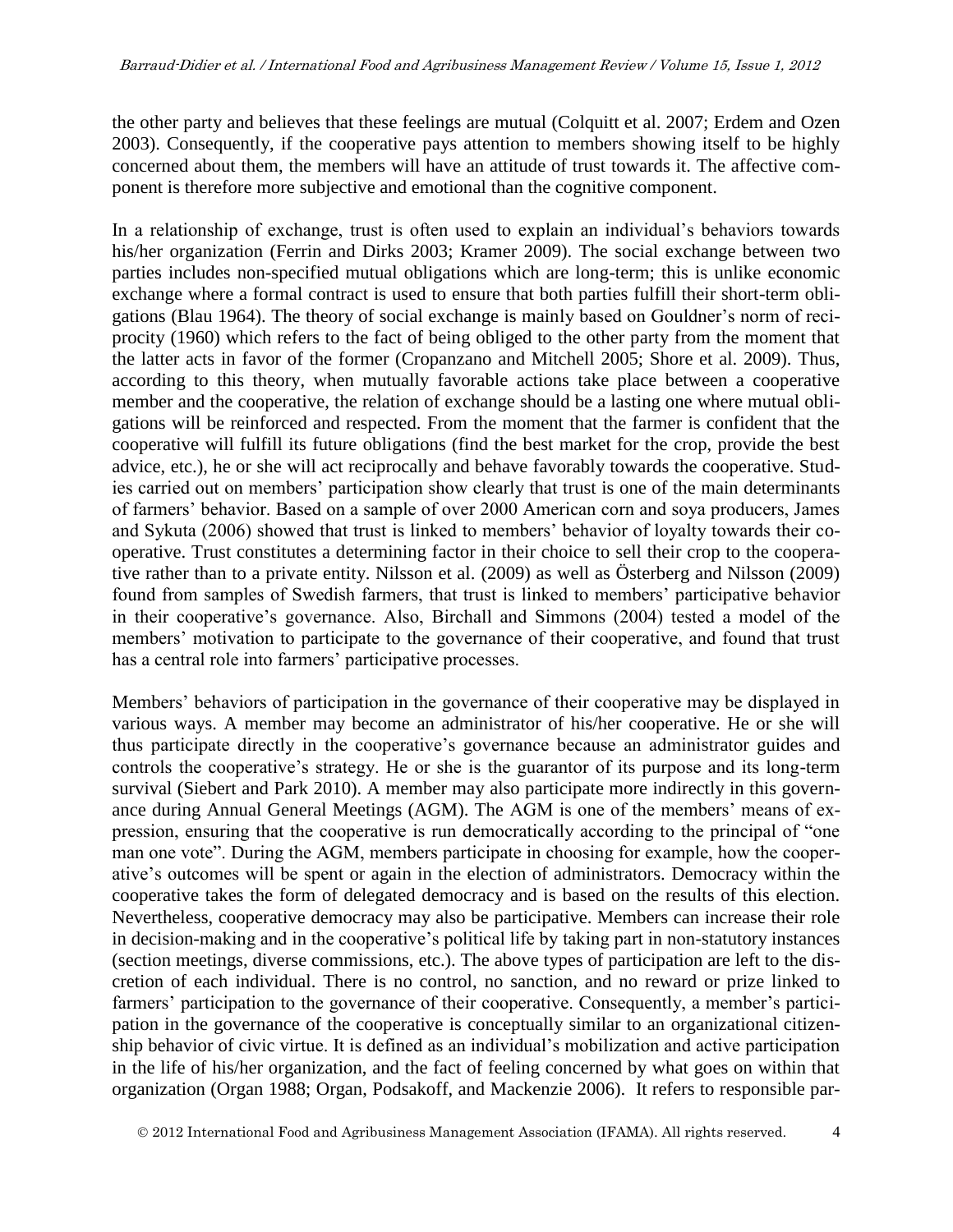ticipation in the political life of an organization (Graham 1991; Van Dyne et al. 1994). The interest of such behaviors for an organization is that they engender better performance (Podsakoff et al. 2009; Whitman, Van Rooy, and Viswesvaran 2010). This type of behavior can thus encourage the success of farming cooperatives (Gray and Kraenzle 1998; Bhuyan 2007).

## **The Mediating Role of Organizational Commitment**

In this study, we suppose that organizational commitment plays a mediating role in the relationship between trust and members' involvement in the governance of their cooperative. Commitment is a multidimensional attitudinal construct which allows explaining the relationship between an individual and an organization (Meyer et al. 2002; Solinger et al. 2008). There are three components to this concept (affective, continuance and normative), but we focus on only two of these since the normative dimension is often excluded as too strongly correlated with the affective dimension (Meyer et al. 2002; Cooper-Hakim and Viswesvaran 2005). Hence, a member's commitment may be "desired": this is the affective component of the concept which corresponds to an emotional attachment, a feeling of belonging and a wish to remain a member of the organization. A member may also concede commitment because he or she feels that there is no other choice but to remain a member of the cooperative since leaving it would entail costs and the loss of acquired advantages. This is the continuance component of organizational commitment.

Previous research has shown that commitment is determined by trust. In marketing literature, several authors have highlighted the central role of trust (Moorman et al. 1993) and found a positive relationship between trust and commitment (Morgan and Hunt 1994; Wilson 1995). According to Dwyer, Schurr, and Oh (1987), commitment represents a relational bond between interdependent exchange partners, and connotes solidarity, durability, and consistency. These criteria underline the importance of trust as an antecedent of commitment. In human resource management, some authors found a positive link between affective commitment and trust (Aryee et al. 2002; Flaherty and Pappas 2000; Tan and Lim 2009). Others have also found a positive relationship between trust and continuance commitment (Hrebiniak and Alutto 1972). In the cooperative context and to our knowledge, organizational commitment has not been used to explain a members' attitude or behavior. However, Borgen (2001) has shown that there is a link between trust and members' identification with their cooperative; this identification covers part of the affective dimension of commitment as defined by Meyer and Allen (1997). Gray and Kraenzle (1998) also underlined the importance of members' identification with their cooperative. On the basis of a sample of over 1000 farmers, 60% identify strongly or very strongly with their cooperative. Thus, prior research posits a global positive influence of trust on organizational commitment whatever the dimensions of one construct and the other are. Following current standards of measurement of trust (McAllister 1995) and organizational commitment (Meyer et al. 2002), we make the hypothesis of positive links among various dimensions of both trust and commitment.

While the type of commitment (affective or continuance) does not seem to be a determining factor in the link between commitment and trust, this does not appear to be the case for the link between commitment and participation behaviors which are favorable for the organization. Affective commitment is positively linked to participation whereas continuance commitment is linked negatively or not significantly (Chen and Francesco 2003; Meyer et al. 2002; Norris-Watts and Levy 2004). Thus, we may expect that members who feel affective commitment towards their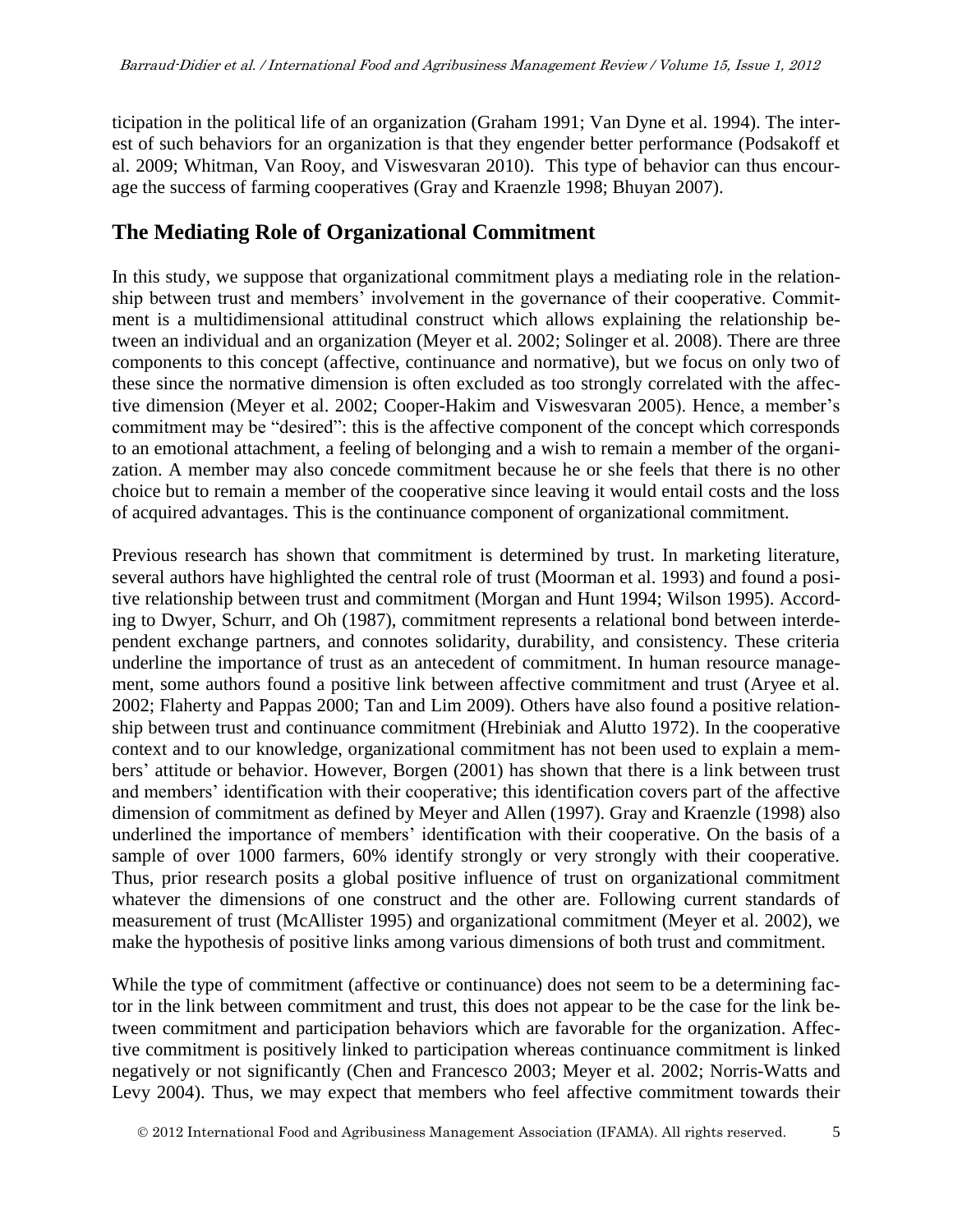cooperative behave positively towards it. On the other hand, members who remain within the cooperative because of their perception that the costs of leaving it are too high or because they have no alternative but to continue their membership (continuance commitment), may have feelings of frustration which result in distancing behaviors and non participation in cooperative governance.

We thus posit the following hypotheses:

*Hypothesis 1: Members' affective commitment will positively mediate the relationship between affective trust in their cooperative and participation in its governance.*

*Hypothesis 2: Members' affective commitment will positively mediate the relationship between their cognitive trust in the cooperative and their participation in its governance.*

*Hypothesis 3: Continuance commitment will negatively mediate the relationship between members' affective trust in their cooperative and their participation in its governance.*

*Hypothesis 4: Continuance commitment will negatively mediate the relationship between members' cognitive trust in their cooperative and their participation in its governance.* 

The hypothetical model is shown in Figure 1.



**Figure 1.** Hypothetical Model of the Research

## **Methods**

### *Sample*

The total sample consists of 322 farmer-members from French agricultural cooperatives from the cereal-supply sector. These cooperatives are located in the Midi-Pyrénées region of France where cereal production is a dominant activity and where cooperatives occupy a preponderant position. Farmers were encountered between 2007 and 2008. Some of them were encountered on the site of their cooperatives and others were contacted during several agricultural regional events unrelated to their cooperatives, for example agricultural shows. They were issued with a survey questionnaire which was followed up by a reminder phone-call. This methodology result-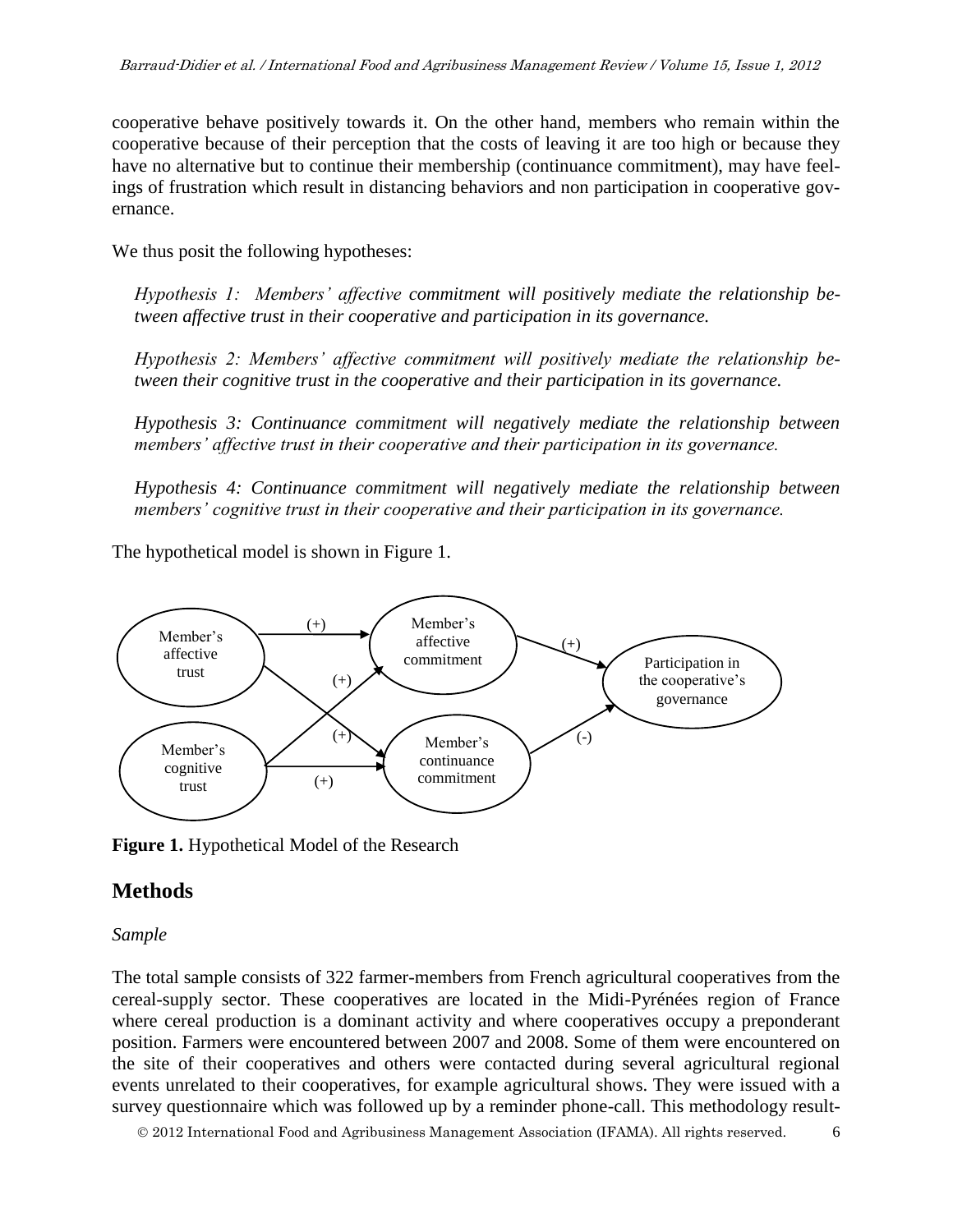ed in a highly satisfactory return rate of 58%. However, missing values reduced the sample used in this research to 259 farmers. The cooperative members questioned had an average age of 47 years; 38% were educated to the *Baccalaureate* (high school diploma) level or higher, and 62% to a lower educational level (no high school diploma). Men represent 92% of the sample. On average, members questioned had been members of their cooperative for 20 years (*SD.* = 12 years). Their farms have an average net agricultural surface area of 127 hectares.

### *Measures*

 $\overline{a}$ 

For the set of items related to trust, commitment and participation in cooperative governance, respondents had to mention their degree of agreement according to a Likert type 5 point scale (from 1: *Totally disagree* to 5: *Totally agree*)

*Trust*. Farmers see their trust in the cooperative as the trust they grant to the cooperative's directors<sup>1</sup>. For farmers, the management team "is responsible for ensuring both good profitability for members and higher quality services from the cooperative" (Österberg and Nilsson 2009, 187). On the basis of Levinson's (1965) research, members personify the cooperative by attributing it with the human qualities of its directors. This is why we retained a measure of trust in the directors, as proposed by Campoy and Neveu (2007). This measure has two advantages: firstly it captures both the affective and cognitive components of trust proposed by McAllister (1995), and secondly, it has already been tested in a French context. Affective trust comprises 6 items. This scale had very high internal reliability with a Cronbach alpha of 0.90. "*I can trust the cooperative's directors because they sincerely share information about the cooperative*" is an example of an item from this scale. Cognitive trust groups 8 items. Its Cronbach alpha was 0.94. "*I can trust directors to make the right decisions about the future of the cooperative because they are competent*" is one of these 8 items.

*Commitment.* We measured commitment with the scale developed by Allen and Meyer (1990) and revised by Meyer et al. (1993). We adapted the items to the farmer-cooperative relationship. Thus affective commitment retains 6 items and Cronbach's alpha was 0.83. "*I feel emotionally attached to my cooperative*" is an example of an item from this scale. Continuance commitment, with a Cronbach alpha of 0.80, is comprised of 4 items, such as "*I think I have too few alternatives to consider leaving my cooperative*".

*Participation in cooperative governance*. The measure was inspired by the three items developed by Podsakoff et al. (1990), and Podsakoff and MacKensie (1994) to measure civic virtue behaviors. We adapted these items to measure the participation in governance in the context of agricultural cooperatives. Thus, on the basis of the original first item, relative to the individual propensity to remain informed about the organization future, we considered that the farmer's attendance to the cooperative's General Meetings is an indicator of this propensity. Also, the second item measured the farmer's active participation to votes in General Meetings and elections. The third item measured the voice and speaking up behaviors during the cooperative meetings. The Cronbach alpha of these three items was 0.74.

2012 International Food and Agribusiness Management Association (IFAMA). All rights reserved. 7 <sup>1</sup> Statement based on the results of a qualitative study previously carried out by the authors using interviews.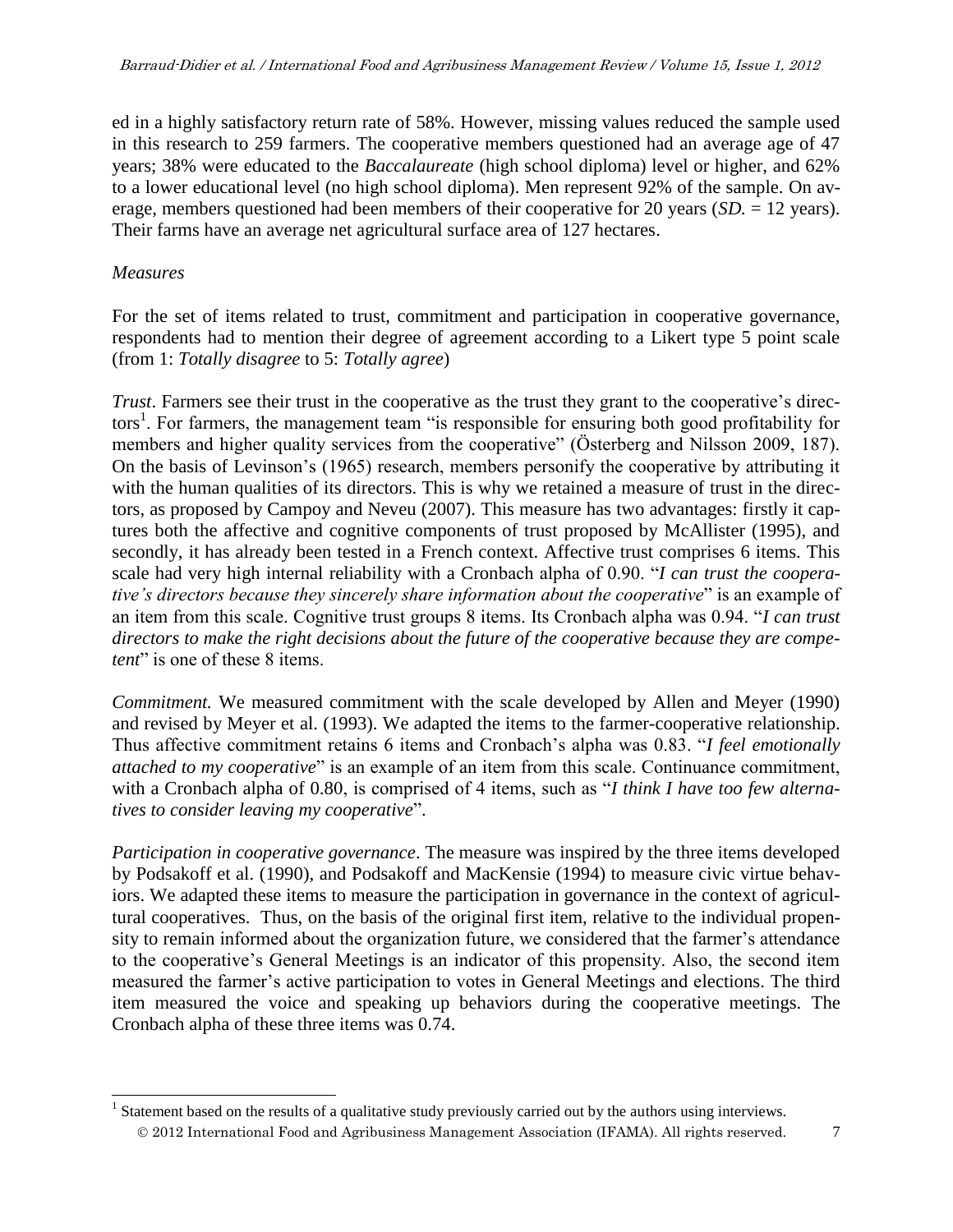*Control variables.* Three control variables were used because they are often associated with the variables of our model: age, members' level of education and the size of the farm. (Meyer et al. 2002; Lind and Akesson 2005; Hoffman et al. 2007). We account for educational level under 5 terms: (1: no qualifications, 2: five years of education, *certificat d'études* - a secondary school diploma equivalent to five years of education, 3: 10 years of education *Brevet Professional* basic professional qualification equivalent to 10 years of education, 4: High school diploma *Baccalaureate*, 5: 2 years post High School and above). The size of the farm was determined using the indicator of net agricultural surface area measured in hectares. Indeed, farmers may display different attitudes or behaviors towards the cooperative depending on their age, education, or the size of the farm under their responsibility (Klein et al. 1997; Hansen et al. 2002; Österberg and Nilsson 2009).

### *Statistical Analyses*

We firstly tested the measurement model with a series of confirmatory factor analyses (CFA) according to the procedure recommended by Anderson and Gerbing (1988) and using structural equations modeling with LISREL 8.80 (Jöreskog and Sörbom 1996). These confirmatory factor analyses allowed to ensure the convergent and discriminant validity of the variables retained in the study. Several nested models were compared with our hypothetical measurement model in order to show that our model fits better the data. Secondly, we tested our hypotheses about commitment as mediator using the *bootstrap* method for testing indirect effects *(*Preacher and Hayes 2008). We also used the Sobel test of significance of indirect effects as recommended by MacKinnon et al. (2002).

Tests for mediation effects often use the "step by step" procedure proposed by Baron and Kenny (1986). However, this procedure suffers from certain limits. Thus, its statistical power is limited in most situations and particularly in those where the sample under study is a small one with a non-normal distribution; moreover, the first step is not suitable as it requires a questionable significant direct link between the independent and dependent variables (MacKinnon et al. 2002). Furthermore, Preacher and Hayes (2008) suggested that "type I errors" are likely to occur with Baron and Kenny's (1986) method. This type of error may result in erroneous conclusions about the mediation effect.

The above reasons explain why we used the *bootstrap* method for indirect effects. This method for testing mediation effects is a recent alternative to Baron and Kenny's (1986) procedure. It overcomes the limits of the latter, notably by using confidence intervals to get around the problem of statistical power (Edwards and Lambert 2007; MacKinnon et al. 2002) and decrease type I errors (Preacher and Hayes 2008). Based on Preacher and Hayes's works (2008), the *bootstrap* method relies on using a SPSS macro which combines the Sobel test with a step by step procedure; this makes it possible to test all the indirect effects of mediation while at the same time controlling for the other variables of the model. Our analyses were based on 5000 replications generated by the *bootstrap* method.

## **Results**

The descriptive statistics, reliability of scales and correlations between variables are shown in Table 1.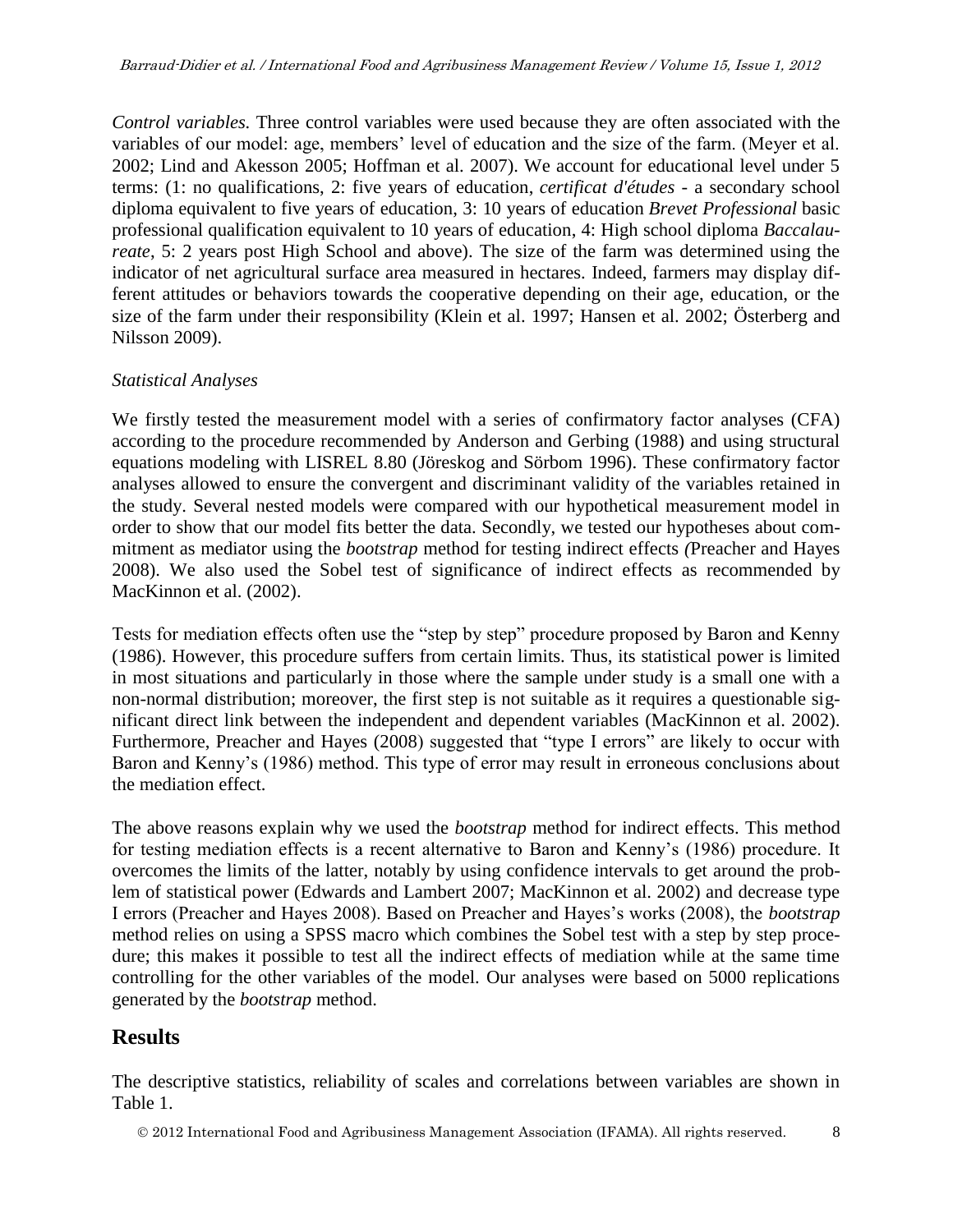| <b>Tuble 1:</b> Means, Blandard Deviations and Contenations |      |           |                |              |          |                         |          |         |         |        |  |
|-------------------------------------------------------------|------|-----------|----------------|--------------|----------|-------------------------|----------|---------|---------|--------|--|
|                                                             | М    | <b>SD</b> | 1              | $\mathbf{2}$ | 3        | $\overline{\mathbf{4}}$ | 5        | 6       | 7       | 8      |  |
| $1. \text{Age}$                                             | 46.5 | 9.83      |                |              |          |                         |          |         |         |        |  |
| 2. Level of education                                       | 3.59 | 1.35      | $-0.35**$      |              |          |                         |          |         |         |        |  |
| 3. Net agricultural surface                                 | 127. | 83.36     | $-0.18*$       | $0.23**$     |          |                         |          |         |         |        |  |
| 4. Affective commitment                                     | 3.12 | 0.81      | $0.23**$       | $-0.16*$     | $-0.10$  | (0.83)                  |          |         |         |        |  |
| 5. Continuance commitment                                   | 2.76 | 0.75      | $0.14*$        | $-0.18*$     | $-0.21*$ | $0.43**$                | (0.80)   |         |         |        |  |
| 6. Affective trust                                          | 3.47 | 0.75      | 0.06           | $-0.11$      | 0.00     | $0.71**$                | $0.55**$ | (0.90)  |         |        |  |
| 7. Cognitive trust                                          | 3.68 | 0.74      | $-0.12\dagger$ | $-0.11$ †    | 0.02     | $0.66**$                | $0.50**$ | $0.87*$ | (0.94)  |        |  |
| 8. Participation in the<br>cooperative governance           | 2.73 | 1.05      | 0.10           | 0.02         | 0.10     | $0.36**$                | 0.02     | $0.22*$ | $0.22*$ | (0.74) |  |

**Table 1.** Means, Standard Deviations and Correlations

 $N = 259$ , Cronbach's Alpha is presented on the diagonal

 $\text{tp} < 10$ ; \*p<.05; \*\*p<.01

#### *Analysis of the Common Method Variance Bias*

We tested the common method variance bias in as much as the data were collected from the same persons on a single period of measurement (Podsakoff et al. 2003). To limit such bias, we followed Podsakoff et al.'s (2003) recommendations. First, we separated predictor and criterion variables sections in survey questionnaires, insured response confidentiality, and explicitly assured the participants that there were no right or wrong answers to the survey questions. We also distributed the surveys directly to the farmers, who returned them directly to the study team. Over and above these precautions, we carried out a series of statistical analyses recommended by Podsakoff et al. (2003) in order to check whether the data were affected by the Common Method Variance bias. We first examined a single factor model for data (i.e., Harman's single factor test). This test revealed a very poor fit to the data (cf. Table 2); this indicated the weak probability of the existence of a hypothetical common method factor  $(\chi^2$  [319] = 2273.75, *p* < .001, CFI =  $.91$ , NNFI =  $.90$ , RMSEA =  $.154$ ).

Second, we tested the baseline measurement model with an additional latent common method factor (LCMF) on which every item in the baseline model was allowed to load (in addition to its loading on its respective construct). This model presents a level of fit which is very slightly better than that of our hypothetical model ( $\Delta \chi^2$  [6] = 28.77, *p*<.001; RMSEA = .07). However, the LCMF accounted for only 7% of the total variance, which is considerably less than the median method variance (25%) in studies of self-reported perceptions (Lance et al. 2010; Williams, Cote and Buckley, 1989). In addition, correlations among substantive latent factors were virtually the same whether generated by the CFA with or without the LCMF. Together, these results indicate the absence of CMV bias.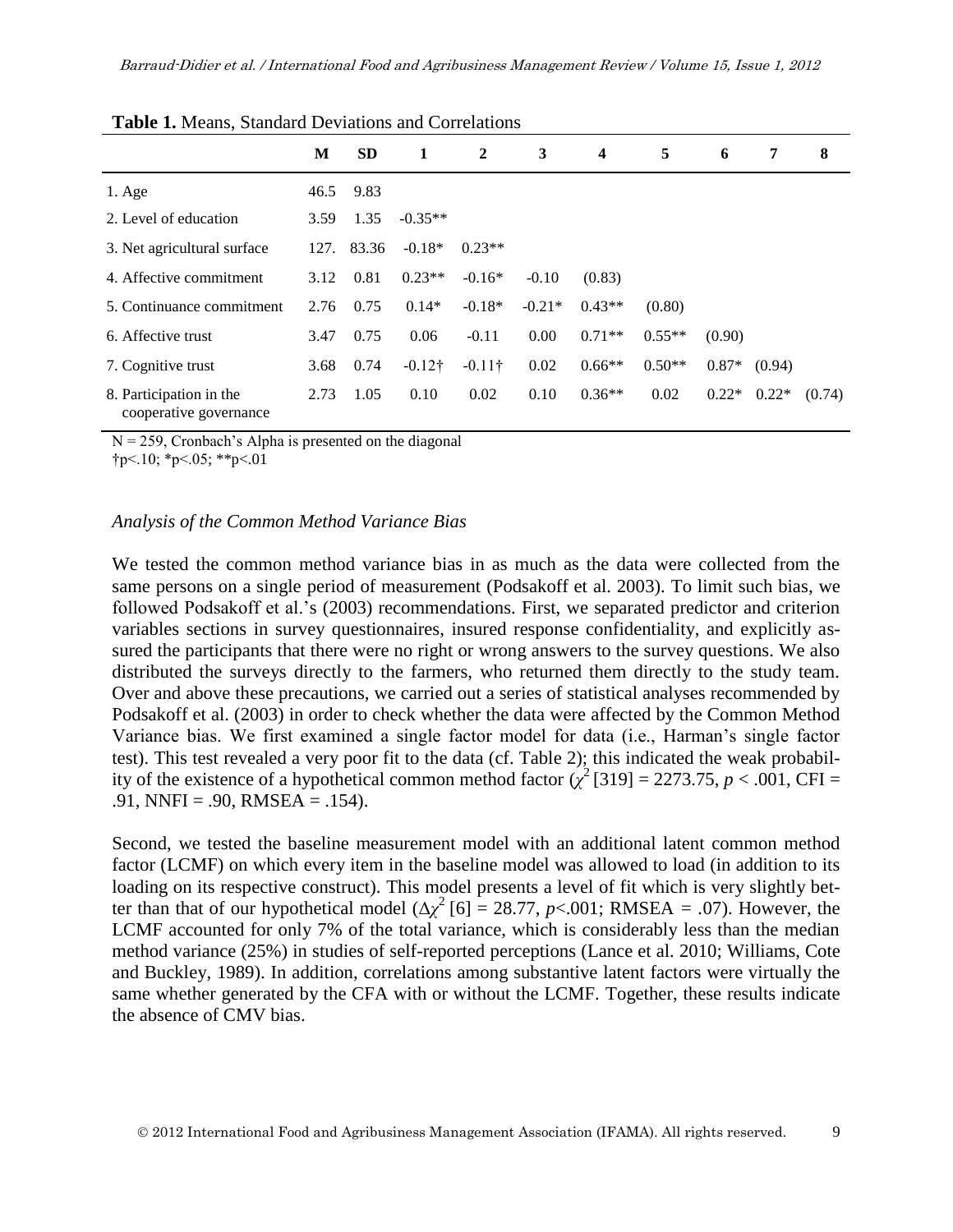### *Confirmatory Factor Analysis*

As shown in Table 2, six measurement models were compared using several fit indices. The  $\chi^2$ test should give the smallest possible value, the CFI<sup>2</sup> and the NNFI<sup>3</sup> should be higher, at .90, the  $RMSEA<sup>4</sup>$  should be less than .08 (Kline 2010). To compare the goodness of fit of the nested models, the difference of  $\chi^2$  test  $(\Delta \chi^2)$  was retained (Medsker et al. 1994). The hypothetical model included five factors: affective trust, cognitive trust, affective commitment, continuance commitment and participation in the governance of the cooperative. Table 2 shows that the fit of this model to the data was highly satisfactory ( $\chi^2$  = 804.66, df. = 309, *p*<.001; NNFI = .96; CFI = .96;  $RMSEA = .07$ ).

This model was compared to five others: model 1 (4 factors) combined affective trust and cognitive trust in one construct ( $\Delta \chi^2$  = 393.68,  $\Delta df$  = 4, *p*<.01); model 2 (3 factors) merged in one construct affective trust and cognitive trust and as another, affective and continuance commitment  $(\Delta \chi^2 = 527.85, \Delta df = 7, p<0.01)$ ; model 3 (3 factors) integrated affective commitment and affective trust and continuance commitment and cognitive trust ( $\Delta \chi^2 = 758.94$ ,  $\Delta df = 7$ , *p*<.01); model 4 (2 factors) merged both types of trust and both types of commitment into the same construct  $(\Delta \chi^2 = 1187.76, \Delta df = 9, p<0.01)$ ; and finally, model 5 was made up of only one factor (Harman 1976) ( $\Delta \chi^2$  = 1469.09,  $\Delta df$  = 10, *p* < 01).

These analyses show that the hypothetical model is the one that presents the best fit to the data. In spite of the strong correlation between affective trust and cognitive trust, these two constructs are therefore distinct according to our Confirmatory Factor Analyses. Previous research also showed up this strong correlation while maintaining the same distinction (McAllister 1995; Yang and Mossholder 2010).

| <b>TWORE SOMMITTINGS</b> I RECOVERING TO DETAIL DESCRIPTION THOUGHS. I IN THURSES |          |     |                 |                          |             |            |              |  |  |  |
|-----------------------------------------------------------------------------------|----------|-----|-----------------|--------------------------|-------------|------------|--------------|--|--|--|
| <b>Models</b>                                                                     | $\chi^2$ | df  | $\Delta \chi^2$ | $\Delta df$              | <b>NNFI</b> | <b>CFI</b> | <b>RMSEA</b> |  |  |  |
| Hypothetical model                                                                | 804.66   | 309 |                 | $\overline{\phantom{a}}$ | 0.96        | 0.96       | 0.07         |  |  |  |
| Model $1^a$                                                                       | 1198.34  | 313 | 393.68**        | $\overline{4}$           | 0.95        | 0.95       | 0.10         |  |  |  |
| Model $2^b$                                                                       | 1332.51  | 316 | 527.85**        | 7                        | 0.94        | 0.95       | 0.11         |  |  |  |
| Model $3c$                                                                        | 1563.60  | 316 | 758.94**        | 7                        | 0.93        | 0.94       | 0.12         |  |  |  |
| Model $4d$                                                                        | 1992.42  | 318 | 1187.76**       | 9                        | 0.92        | 0.93       | 0.14         |  |  |  |
| Model $5^e$                                                                       | 2273.75  | 319 | $1469.09***$    | 10                       | 0.90        | 0.91       | 0.15         |  |  |  |

**Table 2.** Confirmatory Factor Analysis of Measurement Models: Fit Indices

N=259

<sup>a</sup> combines affective and cognitive trust.

<sup>b</sup> combines affective and cognitive trust and affective commitment and calculated commitment.

c combines affective trust and affective commitment and cognitive trust and calculated commitment.

<sup>d</sup> combines affective trust, cognitive trust, affective commitment, calculated commitment.

 $^{**}$  p  $< .01.$ 

<sup>4</sup> Root-Mean-Square Error of Approximation.

e combines the 5 constructs (Harman's test, 1976).

l  $2^2$  Comparative Fit Index.

<sup>&</sup>lt;sup>3</sup> Non Normed Fit Index.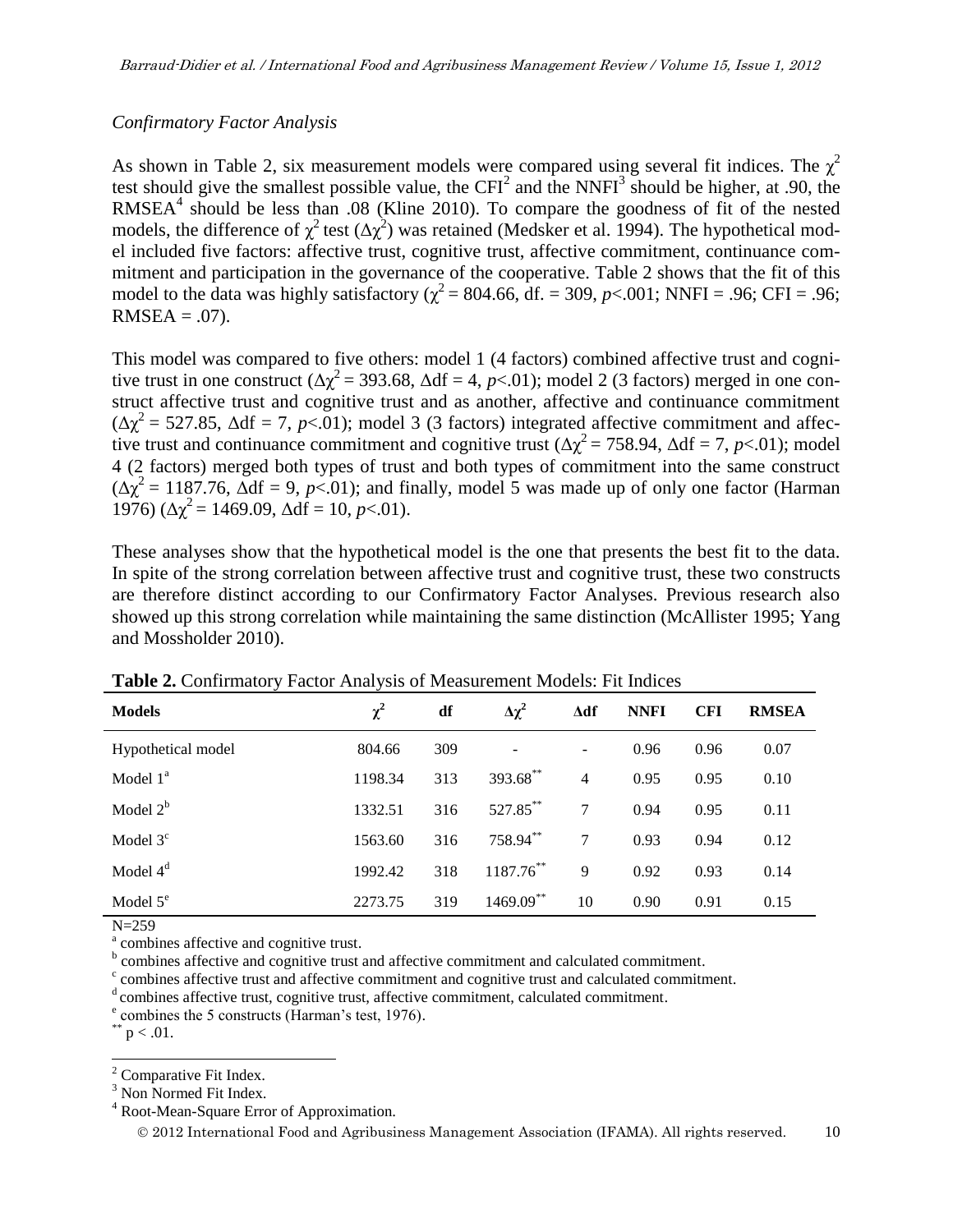### *Test of the Hypotheses on the Mediator Effect of Commitment*

We tested the indirect effects of affective and cognitive trust on participation in the governance of the cooperative *via* affective and continuance commitment using the *bootstrap* procedure recommended by Preacher and Hayes (2008). Table 3 shows the regression coefficients of the mediator effect of *affective commitment* in the relationships between affective and cognitive trust and members' participation behavior in cooperative governance. In Table 4, we present the results of the test of the mediator effect of *continuance commitment* in the relationships between trust and participation in cooperative governance.

Hypothesis 1 specified that the members' affective commitment acts as a positive mediator in the relationship between affective trust in their cooperative and participation in its governance. Affective trust was positively and significantly linked to affective commitment (β = .58,  $p$ <.01); the latter also had a positive and significant impact on participation (β = .38,  $p$ <.01). Sobel's test of the significance of the indirect effect of affective trust on a member's participation was satisfactory ( $z = 3.59$ ;  $p < .001$ ). The *bootstrap* confidence interval [.07; .40] did not contain zero, thus it corresponds to the criterion of significance of the mediator effect (Preacher and Hayes 2008). Hypothesis 1 was thus verified.

According to Hypothesis 2, members' affective commitment acts as a positive mediator in the relationship between their cognitive trust in the cooperative and their participation in its governance. Cognitive trust was positively and significantly linked to affective commitment ( $\beta = .56$ ,  $p<.01$ ). Affective commitment was also positively and significantly linked to participation in the cooperative's governance ( $\beta = .37$ ,  $p < .01$ ). The Sobel test was consistent with this result ( $z =$ 3.56; *p*<.001). This result was also confirmed by the *bootstrap* test with a confidence interval excluding the null value [.08; .39]. Hypothesis 2 was also verified.

In Hypothesis 3, members' continuance commitment acts as a negative mediator in the relationship between their affective trust in their cooperative and their participation in its governance. According to Table 4, affective trust had a significant impact on continuance commitment ( $\beta$  = .50, *p*<.01). However, the latter was not significantly linked to participation (β = .02, *ns*.). The Sobel test was not significant  $(z = -.08; ns.)$  and the *bootstrap* confidence interval contained a 0 value  $[-.10; .12]$ . Hypothesis 3 was therefore rejected.

Finally, according to hypothesis 4, members' calculated commitment acts as a negative mediator in the relationship between cognitive trust in their cooperative and their participation in its governance. Table 4 shows that cognitive trust significantly influences calculated commitment ( $\beta$  = .51, p<.01). However, calculated commitment is not significantly linked to participation ( $\beta = .02$ , *ns*.). This result is confirmed both by the Sobel test which is not significant ( $Z = -0.04$ ; ns.) and by the confidence interval of the bootstrap which contains a null value [–.09; .12]. Hypothesis 4 is thus not verified.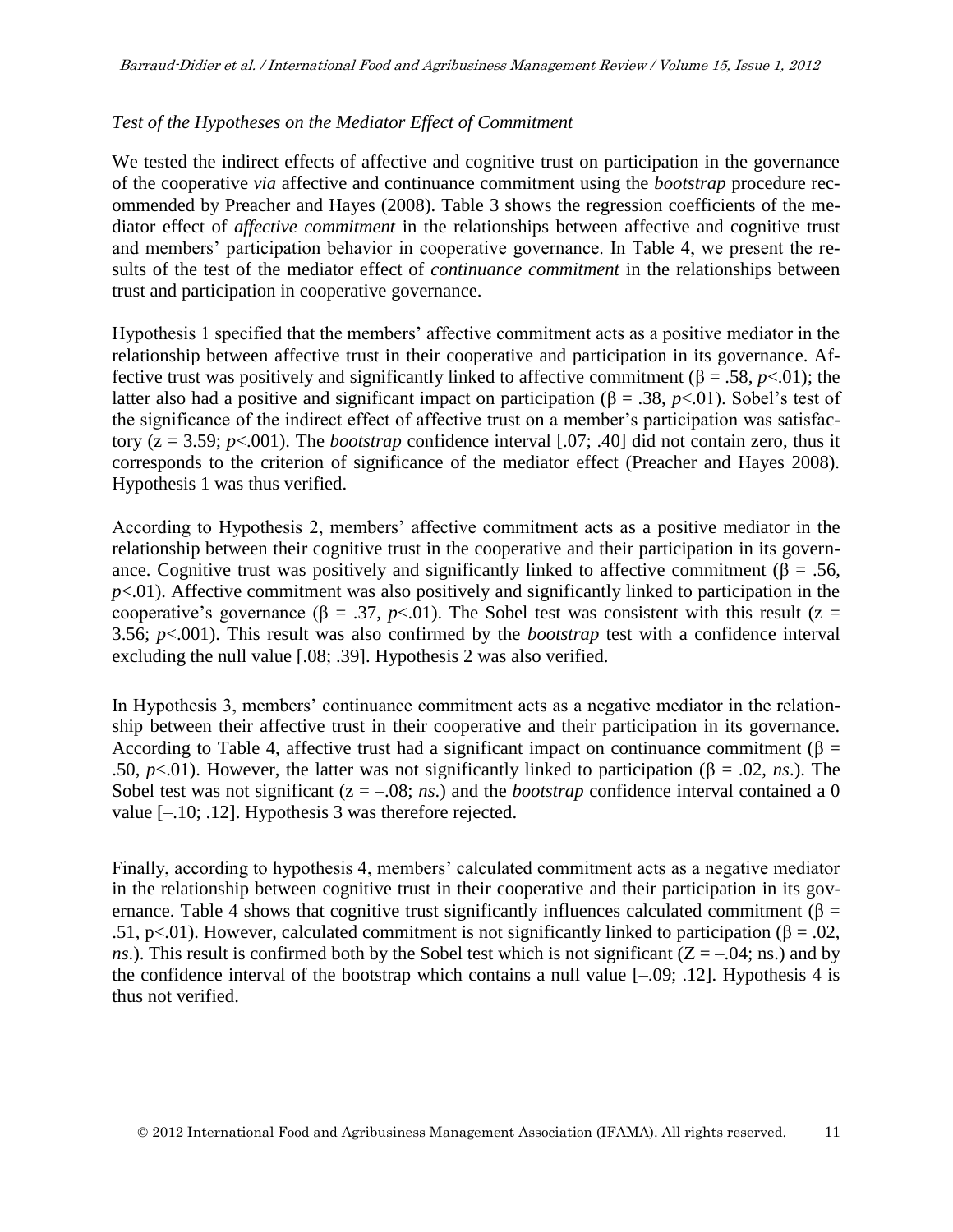|                                                                                            | Model 1 <sup>a</sup> |                                            |     |           |            | Model 2 <sup>b</sup> |      |  |  |  |
|--------------------------------------------------------------------------------------------|----------------------|--------------------------------------------|-----|-----------|------------|----------------------|------|--|--|--|
| Variables                                                                                  |                      | β                                          | SE  | t         | $\beta$    | SE                   | t    |  |  |  |
| Partial effects of control variables                                                       |                      |                                            |     |           |            |                      |      |  |  |  |
| Age                                                                                        |                      | .01                                        | .00 | 1.05      | .01        | .00                  | 1.17 |  |  |  |
| Level of education                                                                         |                      | .07                                        | .05 | 1.62      | .08        | .05                  | 1.63 |  |  |  |
| Net agricultural area                                                                      |                      | $.19*$                                     | .09 | 2.05      | $.18*$     | .09                  | 1.98 |  |  |  |
| Direct and total effects                                                                   |                      |                                            |     |           |            |                      |      |  |  |  |
| Effect of affective trust on affective commitment (a)                                      |                      | $.58**$                                    | .05 | 10.72     |            |                      |      |  |  |  |
| Effect of affective commitment on participation,<br>controlling for affective trust(b)     |                      | $.38**$                                    | .09 | 4.02      |            |                      |      |  |  |  |
| Effect of affective trust on participation (c)                                             |                      | .07                                        | .08 | .81       |            |                      |      |  |  |  |
| Effect of affective trust on participation, controlling for<br>affective commitment (c')   |                      | $-.15$                                     | .10 | $-1.55$   |            |                      |      |  |  |  |
| Effect of cognitive trust on affective commitment (a)                                      |                      |                                            |     |           | $.56***$   | .06                  | 9.71 |  |  |  |
| Effect of affective commitment on participation,<br>controlling for cognitive trust (b)    |                      |                                            |     |           | $.37**$    | .09                  | 4.01 |  |  |  |
| Effect of cognitive trust on participation (c)                                             |                      |                                            |     |           | .06        | .08                  | .70  |  |  |  |
| Effect of cognitive trust on participation, controlling<br>for affective commitment $(c')$ |                      |                                            |     |           | $-.14$     | .10                  | 1.47 |  |  |  |
| Indirect effects in cases of normal distribution                                           |                      |                                            |     |           |            |                      |      |  |  |  |
| Sobel                                                                                      | Value                | LL 95% CI<br>$\ensuremath{\mathnormal{Z}}$ |     |           | UL 95 % CI |                      |      |  |  |  |
| Model 1                                                                                    | .21                  | 3.59**                                     |     | .10       |            | .33                  |      |  |  |  |
| Model 2                                                                                    | .20                  | $3.56**$                                   |     | .09       |            | .32                  |      |  |  |  |
| Bootstrap results for indirect effects                                                     |                      |                                            |     |           |            |                      |      |  |  |  |
| Effect                                                                                     | M                    | SE                                         |     | LL 99% CI |            | UL 99 % CI           |      |  |  |  |
| Model 1                                                                                    | .22                  | .06                                        |     |           | .07        |                      | .40  |  |  |  |
| Model 2                                                                                    | .21                  | .05                                        |     | .08       |            | .39                  |      |  |  |  |

#### **Table 3.** Regression Results for Mediator Effects of Affective Commitment

*Note*.  $N = 259$ . The regression coefficients are non standardized. The size of the bootstrap sample = 5000.  $LL =$  lower limit;  $UL =$  upper limit;  $CI =$  confidence interval.  $M =$  mean;  $SE =$  standard error.

\*  $p < .05$ ; \*\*  $p < .01$ .

a.: Affective trust as independent variable and affective commitment as mediator; b.: Cognitive trust as independent variable and affective commitment as mediator.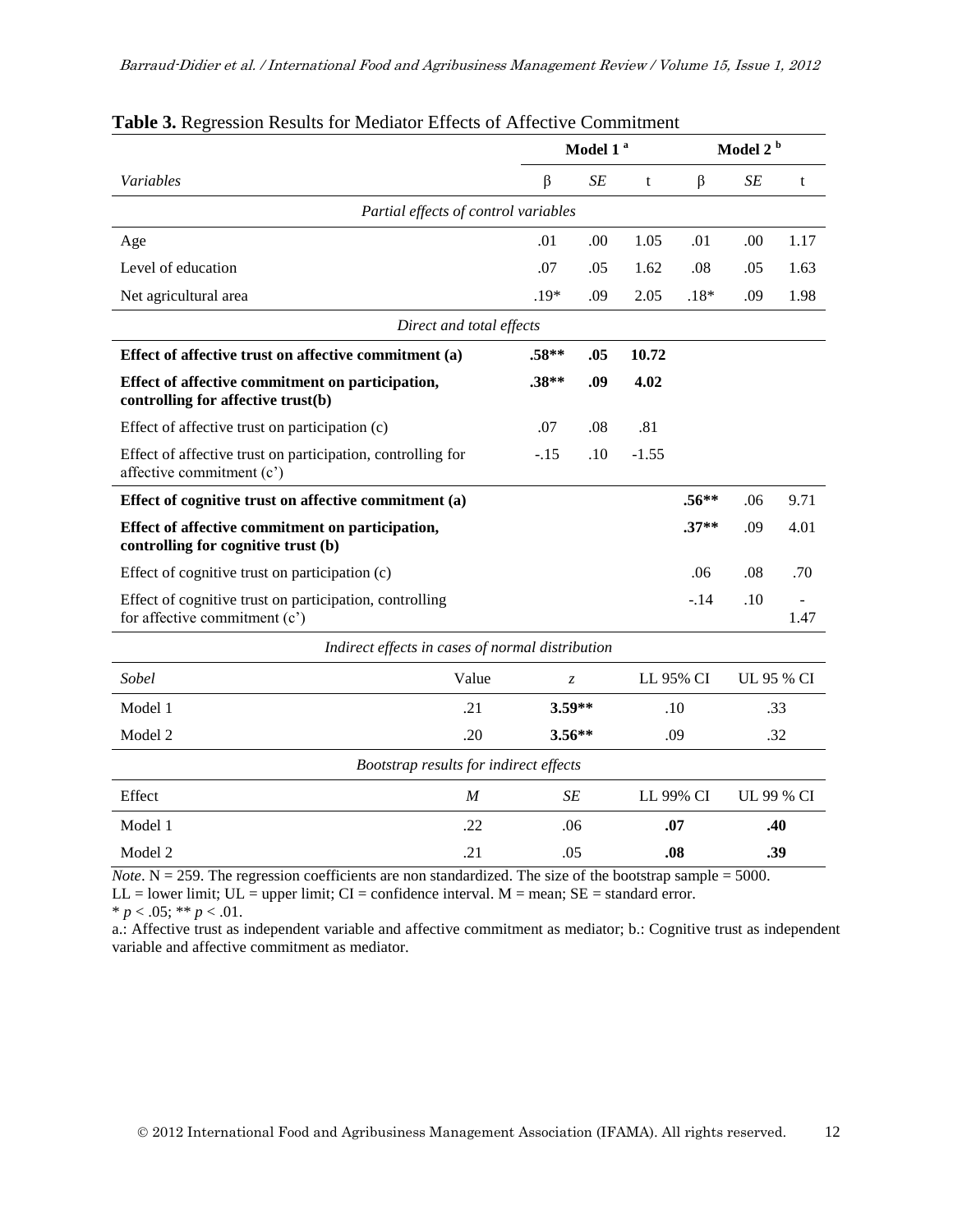|                                                                                              |         | Model 3 <sup>a</sup> |               |           | Model 4 <sup>b</sup> |            |      |  |  |  |  |
|----------------------------------------------------------------------------------------------|---------|----------------------|---------------|-----------|----------------------|------------|------|--|--|--|--|
| Variables                                                                                    | $\beta$ |                      | SE            | t         | $\beta$              | SE         | t    |  |  |  |  |
| Partial effects of control variables                                                         |         |                      |               |           |                      |            |      |  |  |  |  |
| Age                                                                                          | .01     |                      | .00           | 1.64      | .01                  | .00        | 1.60 |  |  |  |  |
| Level of education                                                                           | .07     |                      | .05           | 1.47      | .08                  | .05        | 1.46 |  |  |  |  |
| Net agricultural area                                                                        | .15     |                      | .09           | 1.55      | .15                  | .09        | 1.58 |  |  |  |  |
| Direct and total effects                                                                     |         |                      |               |           |                      |            |      |  |  |  |  |
| Effect of affective trust on continuance commitment (a)                                      | $.50**$ |                      | .07           | 7.28      |                      |            |      |  |  |  |  |
| Effect of continuance commitment on participation,<br>controlling for affective trust (b)    | .02     |                      | .07           | .26       |                      |            |      |  |  |  |  |
| Effect of affective trust on participation (c)                                               | .07     |                      | .08           | .81       |                      |            |      |  |  |  |  |
| Effect of affective trust on participation, controlling for continu-<br>ance commitment (c') | .06     |                      | .09           | .63       |                      |            |      |  |  |  |  |
| Effect of cognitive trust on continuance commitment (a)                                      |         |                      |               |           | $.51**$              | .07        | 7.06 |  |  |  |  |
| Effect of continuance commitment on participation,<br>controlling for cognitive trust (b)    |         |                      |               |           | .02                  | .07        | .32  |  |  |  |  |
| Effect of cognitive trust on participation (c)                                               |         |                      |               |           | .06                  | .08        | .70  |  |  |  |  |
| Effect of cognitive trust on participation, controlling for<br>continuance commitment (c')   |         |                      |               |           | .05                  | .09        | .51  |  |  |  |  |
| Indirect effects in cases of normal distribution                                             |         |                      |               |           |                      |            |      |  |  |  |  |
| Sobel<br>Value                                                                               |         | $\mathcal{Z}$        |               |           | LL 95% CI            | UL 95 % CI |      |  |  |  |  |
| Model 3<br>$-.01$                                                                            | -.08    |                      |               | $-.08$    |                      | .07        |      |  |  |  |  |
| Model 4<br>$-.00$                                                                            |         | $-.04$               |               | $-.08$    |                      | .08        |      |  |  |  |  |
| Results of Bootstrap for indirect effects                                                    |         |                      |               |           |                      |            |      |  |  |  |  |
| Effect<br>$\boldsymbol{M}$                                                                   |         | ES                   |               | LL 99% CI |                      | UL 99 % CI |      |  |  |  |  |
| Model 3<br>.01                                                                               |         | .04                  |               |           | $-.10$               |            | .12  |  |  |  |  |
| Model 4<br>.01                                                                               |         |                      | .04<br>$-.09$ |           |                      | .12        |      |  |  |  |  |

#### **Table 4.** Regression Results for Mediator Effects of Continuance Commitment

*Note*.  $N = 259$ . The regression coefficients are non standardized. The size of the bootstrap sample = 5000.  $LL =$  lower limit;  $UL =$  upper limit;  $CI =$  confidence interval.  $M =$  mean;  $SE =$  standard error.

\*  $p < .05$ ; \*\*  $p < .01$ .

a.: Affective trust as variable and continuance commitment as mediator; b.: Cognitive trust as independent variable and continuance commitment as mediator.

### **Discussion**

In order to adapt to a changing economic context which has lead French agricultural cooperatives to modify their structures and strategies, it now seems important to analyze the relationships members develop with their agricultural cooperative. In this paper, we explored the links between trust, organizational commitment and members' participation in the governance of their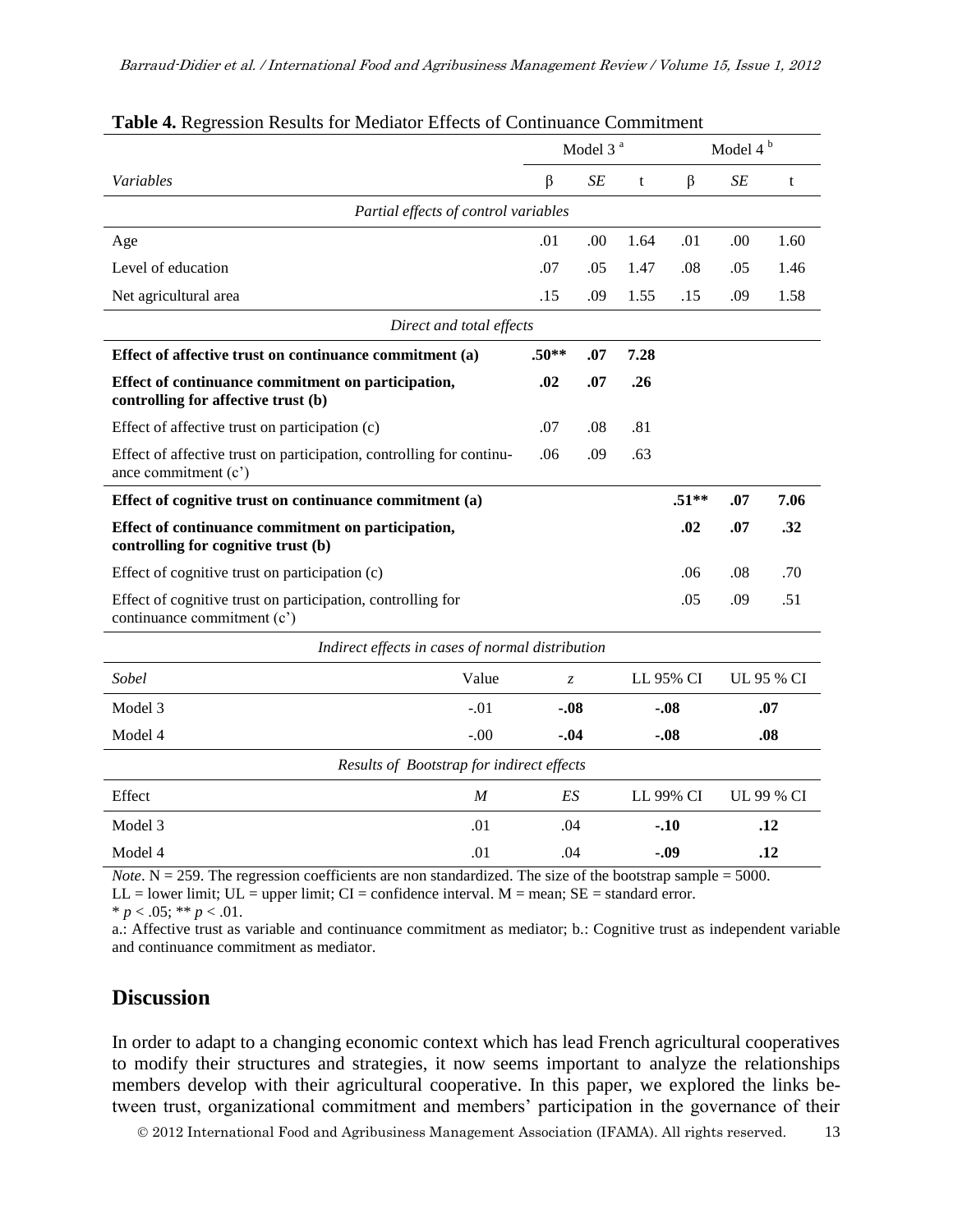cooperative. Previous studies on agricultural cooperatives have shown the importance of members' trust in the managers of their cooperatives, and the participation of members in the life of the cooperative (Fulton and Giannakas 2001; James and Sykuta 2005; Gall and Schroeder 2006). Our research completes these previous studies in the sense that it tested the mediator effect of organizational commitment in the relationship between members' trust and their participative behaviors. We showed that members' trust impacted their participation through their affective commitment and the mediator effect of affective commitment between trust and participation was complete.

The results of this study have shown that trust is the starting point which explains a member's favorable behavior towards his/her cooperative. Members' trust in their cooperative, represented by the directors, depends on the cooperative's capacity to act competently and reliably and to take the right decisions while still showing goodwill, remaining close to members, heedful of their demands and showing strong concern for their interests. The two facets of trust - cognitive trust and affective trust - have an almost identical impact on organizational commitment, whether this be of an affective or continuance nature. This positive link between trust and commitment conforms to that mentioned in previous studies (Flaherty and Pappas 2000; Aryee et al. 2002; Kramer 2009).

Regarding the link between commitment and participation, the results of this study have shown that members participate in the governance of their cooperative when they are attached to it affectively. On the contrary, members' continuance commitment is not significantly linked to participation in the cooperative's governance. These findings are consistent with those of recent studies that found a significant and positive relationship between affective commitment and member's favorable behavior towards the organization (Peng and Chiu 2010; Rezaiean et al. 2010). Results concerning the link between continuance commitment and member's favorable behavior towards the organization lack consistency. Some studies attest to a negative link and others, like our own research, to an absence of significant link (Meyer et al. 2002). However, results obtained for continuance commitment remain coherent with the findings of other studies (Cook 1995; Nilsson et al. 2009). Linking one's economic fate with a cooperative and being aware of the potential losses resulting from leaving it do not exclude individualistic behavior (Bhuyan 2007). In such cases where we would expect a negative effect, our results only show that the economic aspect of this link has no influence on the member's behavior towards the cooperative as far as participation in governance is concerned. Only if the member is affectively attached to the cooperative and trusts the directors, is he or she likely to participate more in its governance independently of his/her continuance commitment. On the other hand, continuance commitment probably retains its potential mediating effect on trust towards other types of behavior which are more closely linked to economic aspects, such as loyalty in terms of supply and sales for example.

## **Managerial Implications**

From a practical point of view, these findings show the directors of agricultural cooperatives that it is useful to create the conditions which generate cooperatives' members' trust because this is a source of affective attachment and favorable behaviors.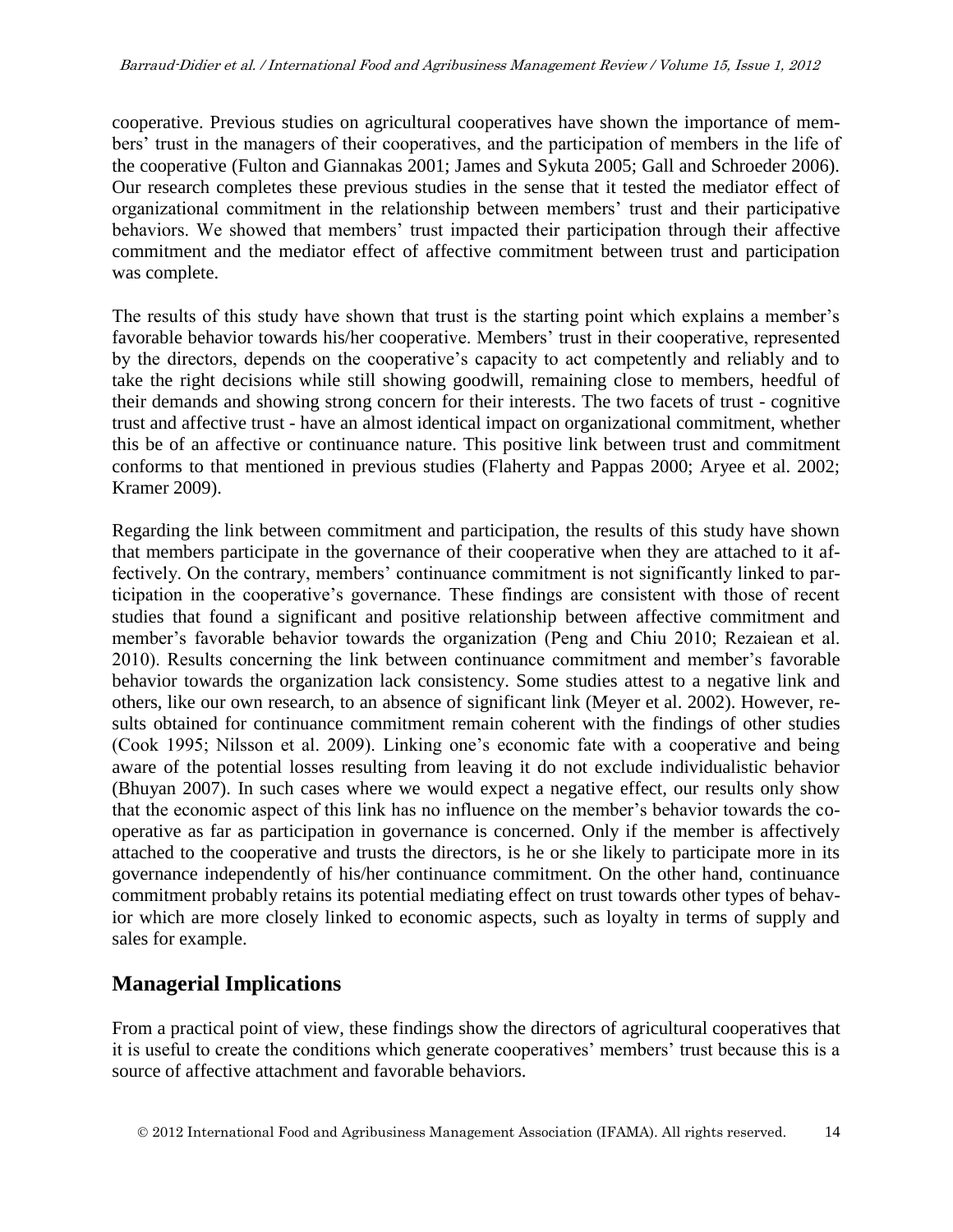The social exchange theory and the norm of reciprocity stipulate that from the moment that mutually favorable actions are developed, the relationship of exchange will be a lasting one and the obligations between the parties will be reinforced and respected (Shore et al. 2009). Thus, the relationship between farmers and their cooperative cannot be maintained unless the cooperative acts favorably towards their members. Indeed, the affective component of trust is determined by the frequency of interactions (McAllister 1995; Levin et al. 2006). We can therefore suppose that if cooperatives communicate more and share information with their members, the latter will be more attached to the cooperative and will feel more at ease in showing greater participation in decision-making. Their participation behaviors will thus be strengthened. The literature shows that practices of information-sharing are considered as the basis of individuals' commitment and motivation (Guerrero and Barraud-Didier 2004; Lawler et al. 1992). Moreover, we can also suppose that if those who represent the cooperative, in other words the directors, adopt altruistic or helpful behaviors towards members (Smith et al. 1983; Organ 1988; Organ et al. 2006), those members will feel obliged to the cooperative and will in exchange adopt favorable attitudes and behaviors towards it, such as participating in its governance.

In a more practical vein, cooperatives have every interest in getting closer to their members by taking as many opportunities as possible to exchange with them and help them. However, this close relationship cannot be set up overnight. The relationship between a member and the cooperative has to be built up gradually over time. Indeed, trust based on affect corresponds to a highly specific relationship, one which is imprinted with goodwill and emotional attachment; as such it is a difficult thing to construct (Jeffries and Reed 2000). Affective trust is associated with an investment in terms of time and feelings; this is far more demanding than in the case of cognitive trust (McAllister 1995; Erdem and Ozen 2003; Hansen and Morrow 2003). In order to build up cognitive trust, the cooperative must show members that it is reliable and competent through its everyday actions. Its reputation depends on this. The cooperative can demonstrate its reliability and competence through the advice it gives members, whether this advice be technical, economic, strategic, environmental or regulatory in nature. Competence can also be shown through decisions made relative to investments, marketing cereals, ensuring outlets, etc. Even if a cooperative has economic objectives, it must not neglect its social relationship with its members.

## **Limits of Study and Future Avenues of Research**

We have shown that members' affective commitment is a mediator in the relationship between the affective and cognitive trust granted to the cooperative and members' participation in its governance. However, the results of this study should not hide a certain number of limitations which enable us to propose future avenues for further research.

The first limit is methodological. The study undertaken is cross-sectional. Yet, the relationship between a member and his/her cooperative is a dynamic one. The member may be in different psychological states at different times during this relationship and to varying degrees. Thus, it would be wise to take account of this evolution of psychological states by undertaking a longitudinal study. Such a study would make it possible to envisage retroactive loops between the member's trust, commitment and participation. Regarding our transversal procedure, a longitudinal study would allow a more robust test of the causal relationships among these three concepts. Nevertheless, we verified whether the "causal chain" presented here was the right one. For this,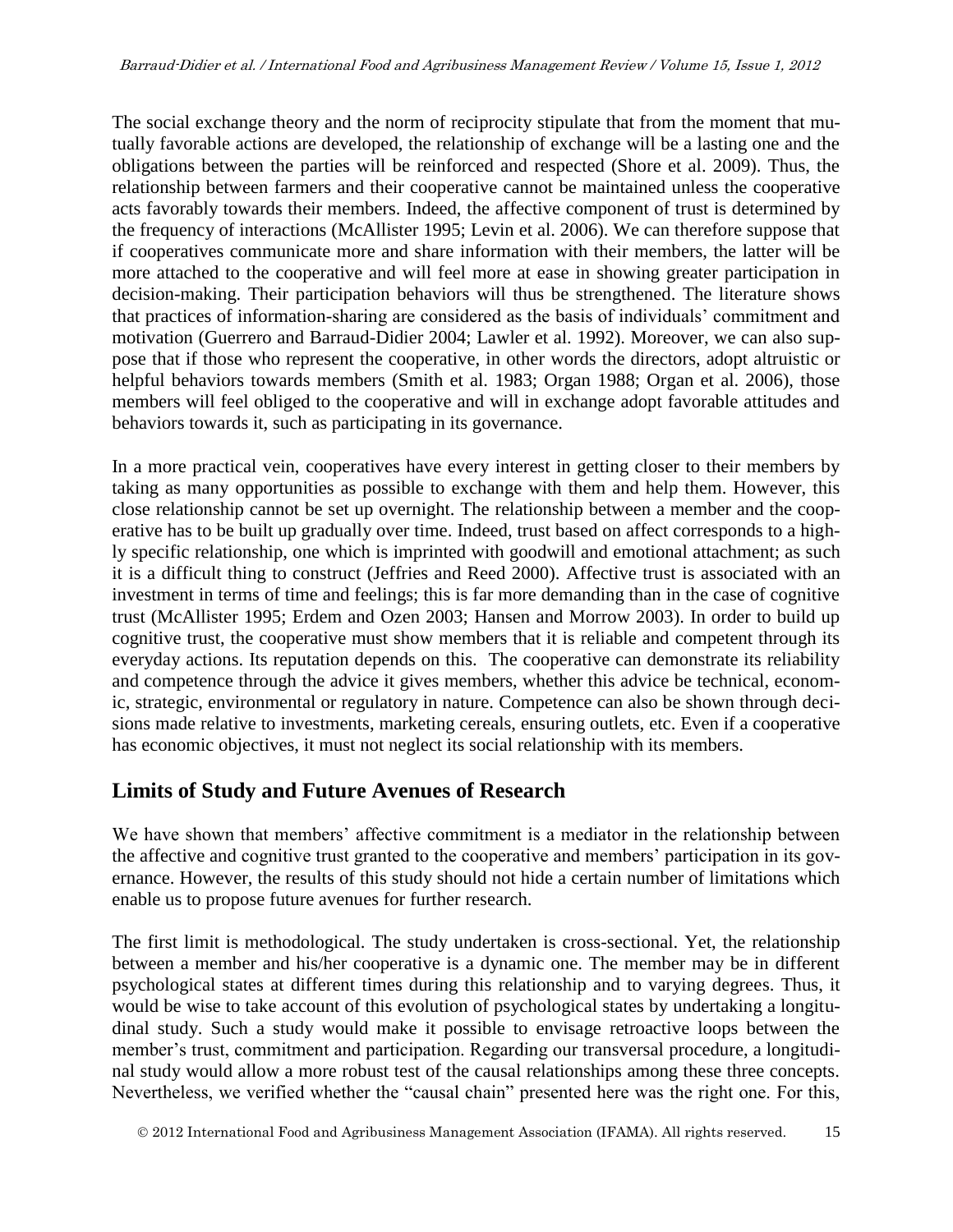by using methods of structural equations we compared our trust-commitment-participation model  $(\chi^2 = 265.78$ , df. = 111, *p*<.001; RMSEA = .07) to two other models changing the direction of the relationships among the concepts. Model 1 (participation-commitment-trust) presented poor fit indices ( $\chi^2$  = 432.24, df. = 112; RMSEA = .11). The fit indices of model 2 (commitment-trustparticipation) were also not as good as those of our model ( $\chi^2$  = 289.17, df. = 111; RMSEA = .08).

The second limitation of the study has to do with the exclusion of the normative facet of commitment and the sub-dimensions of continuance commitment. Since the original definition, works on organizational commitment have revealed two sub-dimensions to the continuance component: perceived sacrifice and absence of alternatives (McGee et Ford 1987; Vandenberghe et al. 2004; Vandenberghe 2009). Introducing these two sub-dimensions and the normative dimension into our model would certainly contribute to enriching our knowledge of members' behavior towards their agricultural cooperative. Concerning the concept of trust, we retained the managing directors of the cooperative as targets of trust. However, the direction of a cooperative is a "two-headed beast". The managing directors are employed by an agricultural cooperative to manage it on a day to day basis; but there are also administrative directors. These make up the board whose role is to guide and control the cooperative's strategy. The administrators are farmers who are members of the cooperative elected by their peers in a General Assembly (AGM). It would be interesting to change the target of trust from managing directors to the board: we might then suppose that members would have a higher level of affective trust in the directors of the board of administration than in the managing directors (Vandenberghe 2009). Concerning members' behaviors, we limited ourselves to the behavior of participation in the cooperative's governance. One future research track could explore transactional members' behaviors and their economic loyalty to the cooperative in order to integrate the profit motive in the analysis. Indeed, in an uncertain economic climate, farmers do not hesitate to set their cooperative in competition with others, or even with private dealers. This is why members' loyalty is a central concern for the directors of agricultural cooperatives. Finally, other variables could determine both farmers' participation and economic loyalty such as the level of price received, outcomes satisfaction, the duration of the relationship between a farmer and a cooperative. Including these variables in future research will shed new light on the complex relationships between farmers and cooperatives.

The theory which underlies our model is that of social exchange. This supposes reciprocity between two parties. In order to better understand this exchange, it would be wise to examine the actions which cooperatives could undertake in favor of their members. Indeed, each of the parties needs to believe that the other will fulfill future obligations and each will therefore engage in reciprocity. We suggest, for example, studying the impact which could result from practices of communication and information sharing or of sustainable development and Corporate Social Responsibility on the attitudes and behaviors of members of agricultural cooperatives. Finally, applying the norm of reciprocity to exchanges among members of cooperatives raises the question of membership expansion, power dilution, and voting rights of new members (Hart and Moore 1996). Indeed, "existing members are less willing to invest in the exchange since they anticipate that new members will enjoy the benefits later on, and as a result there is too little investment. Here, 'investment' can be financial, or it can be in the less tangible form of becoming involved in running the exchange and planning for its future" (Hart and Moore 1996, 67). Future research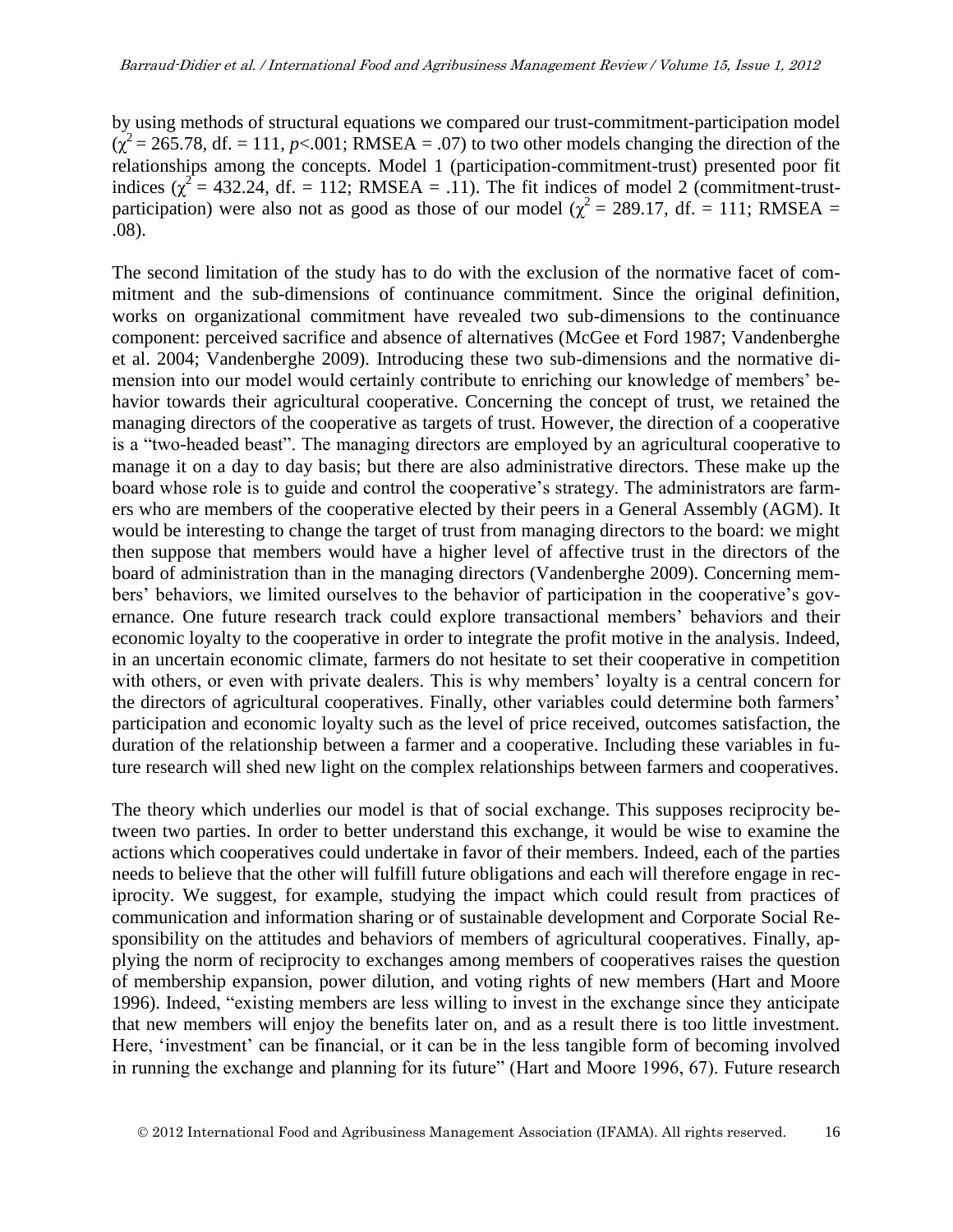could therefore investigate the impact of trust among existing and new members of cooperatives on the participation in the governance of cooperatives.

### **Conclusions**

This research contributes to a better understanding of the members' participation in the governance of agricultural cooperatives. We showed that members' trust impacted their participation through their affective commitment; this mediator effect of affective commitment between trust and participation was complete. We encourage the directors of cooperatives to create the conditions which generate cooperatives' members' trust because this is a source of affective attachment and favorable behaviors like participation. More precisely, we believe that cooperatives' directors should pay attention to their members on a daily basis, by encouraging and maintaining reliable relationships with them.

### **References**

- Allen, Nathalie J. and John P. Meyer. 1990. The measurement and antecedents of affective, continuance and normative commitment to the organization. *Journal of Occupational Psychology* 63(1): 1-18.
- Anderson, James C. and David W. Gerbing. 1988. Structural equation modeling in practice: a review and recommended two-step approach. *Psychological Bulletin* 103(3): 411-423.
- Aryee, Samuel, Pawan S. Budwar and Zhen Xiong Chen. 2002. Trust as mediator of the relationship between organizational justice and work outcomes: test of a social exchange model. *Journal of Organizational Behavior* 23(3): 267-285.
- Baron, Reuben M. and David A. Kenny. 1986. The moderator-mediator variable distinction in social psychology research: conceptual, strategic, and statistical considerations. *Journal of Personality and Social Psychology* 51(6): 1173-1182.
- Bhuyan, Sanjib. 2007. "The people factor in cooperatives: an analysis of members' attitudes and behavior. *Canadian Journal of Agricultural Economics* 55(3): 275- 298.
- Birchall, Johnston and Richard A. Simmons. 2004. What motivates members to participate in cooperative and mutual businesses? A theoretical model and some findings. *Annals of Public & Cooperative Economics* 75(3): 465-495.
- Blau, Peter. 1964. *Exchange and power in social life*. New York: Wiley.
- Borgen, Svein Ole. 2001. "Identification as a trust-generating mechanism in cooperatives." *Annals of Public & Cooperative Economics* 72(2): 208-228.
- Campoy, Eric and Valérie Neveu. 2007. Confiance et performance au travail. L'influence de la confiance sur l'implication et la citoyenneté du salarié. *Revue Française de Gestion* 175: 139-153.
	- 2012 International Food and Agribusiness Management Association (IFAMA). All rights reserved. 17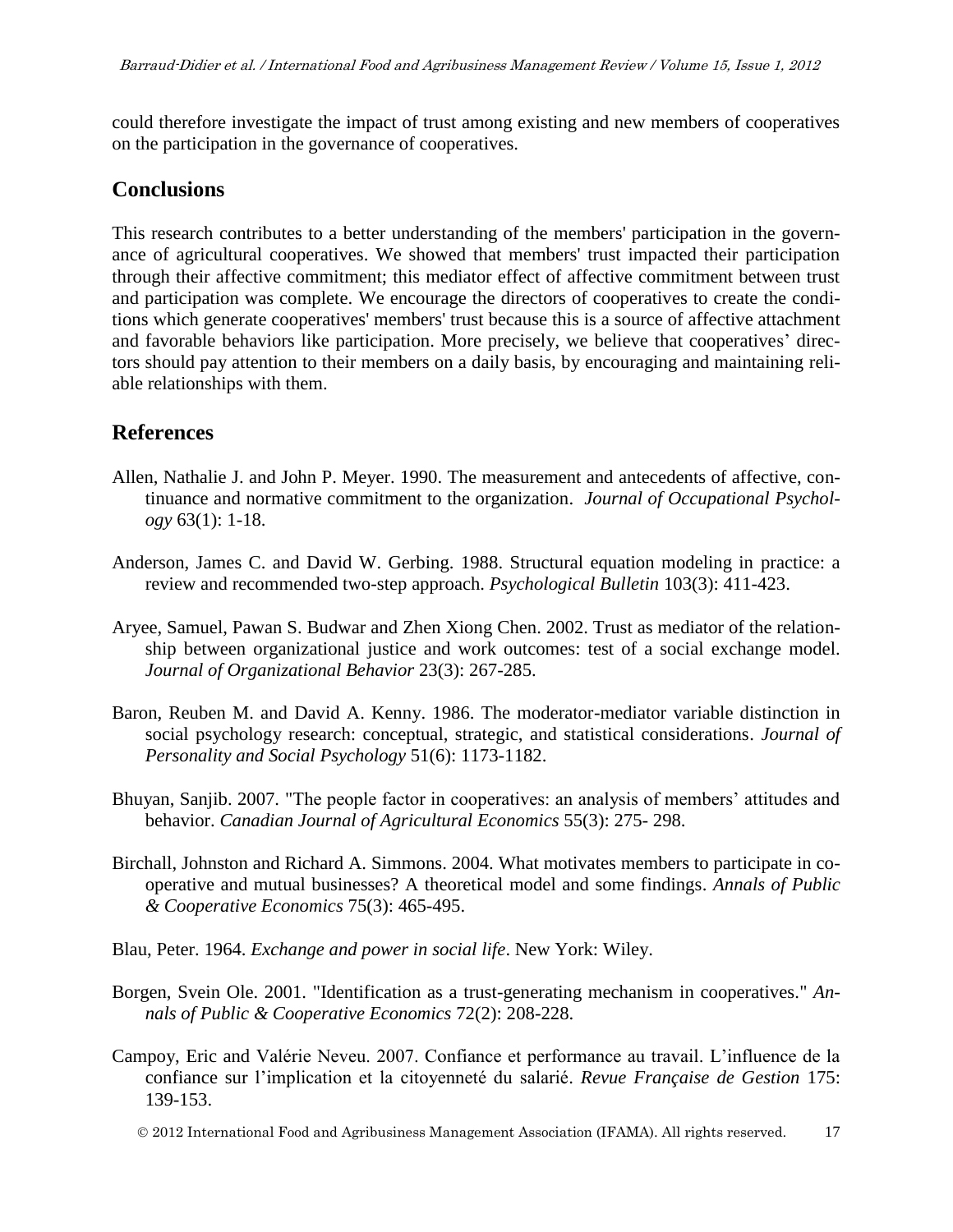- Chen, Zhen Xiong and Anne Marie Francesco. 2003. The relationship between the three components of commitment and employee performance in China. *Journal of Vocational Behavior* 62(3): 490-510.
- Colquitt, Jason A., Brent A. Scott and Jeffrey A. LePine. 2007. Trust, trustworthiness, and trust propensity: A meta-analytic test of their unique relationships with risk taking and job performance. *Journal of Applied Psychology* 92(4): 909-927.
- Cook, Michael L. 1995. "The future of U.S. agricultural cooperatives." *American Journal of Agricultural Economics* 77(5): 1153-1159.
- Cooper-Hakim, Amy and Chockalingam Viswesvaran. 2005. The construct of work commitment: testing an integrative framework. *Psychological Bulletin* 131(2): 241-259.
- Cropanzano, Russell and Marie S. Mitchell. 2005. Social exchange theory: An interdisciplinary review. *Journal of Management,* 31(6): 874-900.
- Dwyer, F. Robert, Paul H. Schurr, and Oh Sejo 1987. Developing Buyer-Seller Relationships. *Journal of Marketing* 51: 11-27.
- Dirks, Kurt T. and Donald L. Ferrin. 2002. Trust in leadership: meta-analytic findings and implications for research and practice. *Journal of Applied Psychology* 87(4): 611-628.
- Edwards, Jeffey R. and Lisa Schurer Lambert. 2007. Methods for integrating moderation and mediation: A general analytical framework using moderated path analysis. *Psychological Methods* 12(1): 1-22.
- Erdem, Ferda and Janset Ozen. 2003. Cognitive and affective dimensions of trust in developing team performance. *Team Performance Management* 9(5/6): 131-135.
- Ferrin, Donald L. and Kurt T. Dirks. 2003. The use of rewards to increase and decrease trust: mediating processes and differential effects. *Organization Science* 14(1): 18-31.
- Flaherty, Karen E. and James M. Pappas. 2000. The role of trust in salesperson-sales manager relationships. *Journal of Personal Selling and Sales Management* 20(4): 271-278.
- Fulton, Joan R. and Wiktor L. Adamowicz. 1993. Factors that influence the commitment of members to their cooperative organization. *Journal of Agricultural Cooperatives* 8: 39-53.
- Fulton, Murray E. and Konstantinos Giannakas. 2001. Organizational commitment in mixed oligopoly: agricultural cooperatives and investor-owned firms. *American Journal of Agricultural Economics* 83(5): 1258-1265.
- Fulton, Murray E. and Brent Hueth. 2009. Cooperative conversions, failures and restructurings: an overview. *Journal of Cooperatives* 23: i-xi.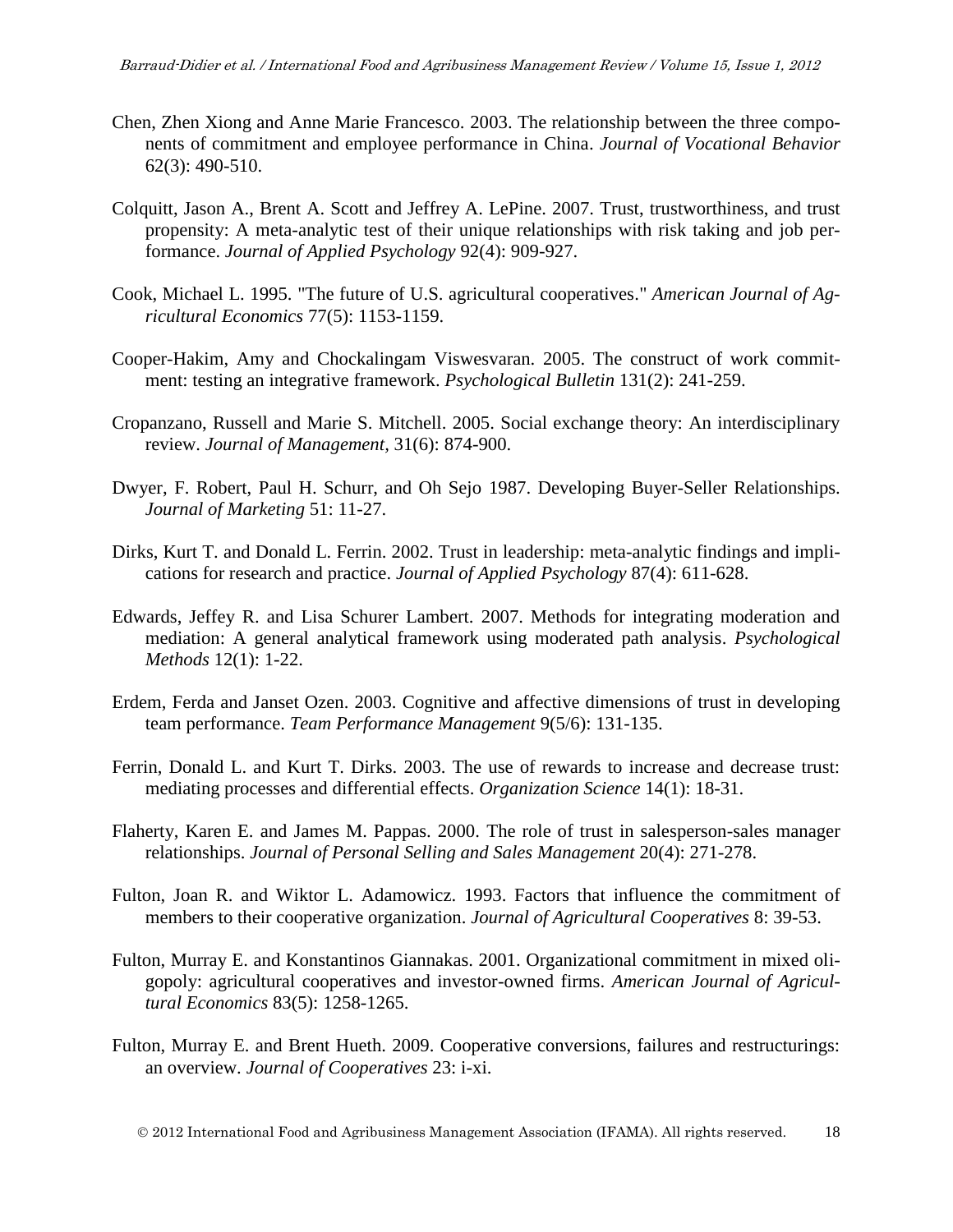- Gall, Roslynne G. and Bill Schroeder. 2006. Agricultural producer cooperatives as strategic alliances. *International Food and Agribusiness Management Review* 9(4): 26-44.
- Gouldner, Alvin W. 1960. The norm of reciprocity. *American Sociological Review* 25(2): 161- 178.
- Graham, Jill W. 1991. An essay on organizational citizenship behavior. *Employee Responsibilities and Rights Journal* 4(4): 249-270.
- Gray, Thomas W. and Charles A. Kraenzle. 1998. Member participation in agricultural cooperatives: a regression and scale analysis. *Research Report 165. Rural Business-Cooperative Service*. Washington, D.C: United States Department of agriculture. 30 p.
- Guerrero, Sylvie and Valérie Barraud-Didier. 2004. High-involvement practices and performance of French firms. *International Journal of Human Resource Management* 15(8): 1410- 1425.
- Hansen, Mark H. and J.L. Morrow Jr. 2003. Trust and the decision to outsource: Affective responses and cognitive processes. *International Food and Agribusiness Management Review* 6(3):1-30.
- Hansen, Mark H., J.L. Morrow Jr. and Juan C. Batista. 2002. The impact of trust on cooperative membership retention, performance, and satisfaction: an exploratory study. *International Food and Agribusiness Management Review* 5(1): 41-59.
- Harman, Harry H. 1976. *Modern factor analysis.* Chicago: University of Chicago Press.
- Hart, Oliver and John Moore. 1996. The Governance of Exchanges: Members' Cooperatives versus Outside Ownership." *Oxford Review of Economic Policy* 98(6): 1119-1158.
- Harte, Laurence N. 1997. Creeping privatisation of Irish co-operatives. A transaction cost explanation. In *Strategies and structures in the agro-food industries. J.* Nilsson et G. Van Dijk, dir. Assen, Netherlands: Van Gorcum 31-53.
- Hendrikse, George W.J. and Jos W.J. Bijman. 2002. On the emergence of new growers' associations: Self-selection versus countervailing power. *European Review of Agricultural Economics* 29(2): 255-269.
- Hoffman, Brian J., Carrie A. Blair, John P. Meriac and David J. Woehr. 2007. Expanding the criterion domain? A quantitative review of the OCB literature. *Journal of Applied Psychology* 92(2): 555-566.
- Holmström, Bengt. 1999. The future of cooperatives: a corporate perspective. *Finnish Journal of Business Economics* 48(4): 404-417.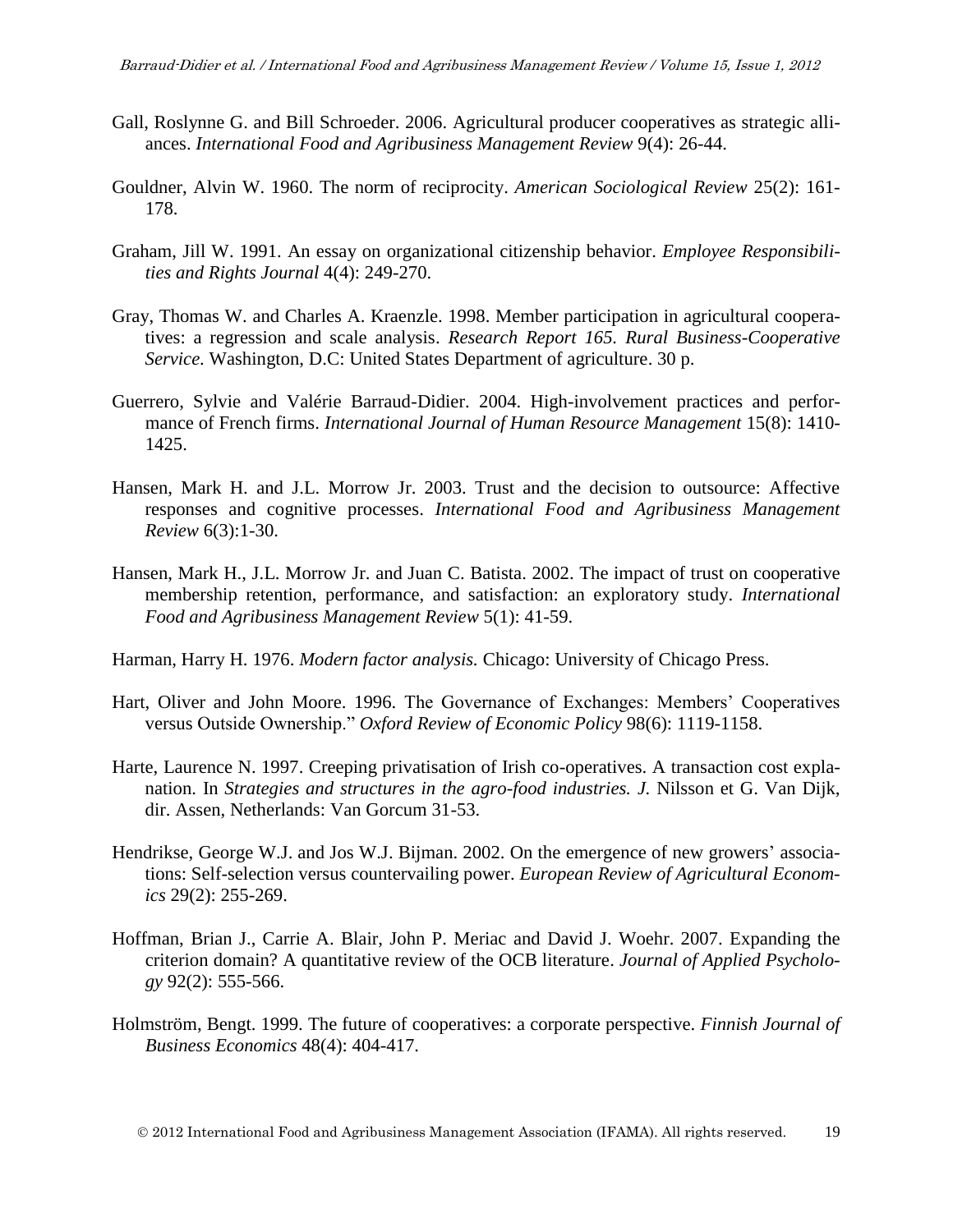- Hrebiniak, Lawrence G. and Joseph A. Alutto. 1972. Personal and role-related factors in the development of organizational commitment. *Administrative Science Quarterly* 17(4): 555-572.
- James Jr., Harvey S. and Michael E. Sykuta. 2005. Property right and organizational characteristics of producer-owned firms and organizational trust. *Annals of Public and Cooperative Economics* 76(4): 545-580.
- James Jr., Harvey S. and Michael E. Sykuta. 2006. Farmer trust in producer -and investor-owned firms: evidence from Missouri corn and Soybean producers. *Agribusiness* 22(1): 135-153.
- Jeffries, Franck L. and Richard Reed. 2000. Trust and adaptation in relational contracting. *Academy of Management Review* 25(4): 873-882.
- Jöreskog, Karl and Dag Sörbom. 1996. *LISREL 8 user's reference guide*. Chicago: Scientific Software International.
- Klein, Kurt K., Timothy J. Richards and Allan Walburger. 1997. Determinants of co-operative patronage in Alberta. *Canadian Journal of Agricultural Economics* 45(2): 93-110.
- Kline, Rex B. 2010. *Principles and Practice of Structural Equation Modeling*. New York: Guilford Press.
- Kollock, Peter. 2009. The emergence of exchange structures: An experimental study of uncertainty, commitment and trust. In *Organizational trust.* R.M. Kramer, dir. London: Oxford University Press, 170-206.
- Kramer, Roderick M. 2009. *Organizational trust*. London: Oxford University Press.
- Lance, Charles E., Bryan Dawson, David Birklebach and Brian J. Hoffman. 2010. "Method effects, measurement error, and substantive conclusions." *Organizational Research Methods* 13(3): 435-455.
- Lang, Kathy A. and Murray E. Fulton. 2004. Member Commitment and the market and financial performance of the Saskatchewan wheat pool. *Current Agriculture, Food and Resource Issues* 5: 238-252.
- Lawler, Edward E., Susan A. Mohrman and Gerald E. Ledford. 1992. *Employee involvement and total quality management.* San Francisco: Jossey-Bass.
- LePine, Jeffrey A., Amir Erez and Diane E. Johnson. 2002. The nature and dimensionality of organizational citizenship behavior: a critical review and meta-analysis. *Journal of Applied Psychology* 87(1): 52-65.
- Levi, Yair and Peter Davis. 2008. Cooperatives as the "Enfants Terribles" of Economics: Some Implications for the Social Economy. *The Journal of Socio-Economics* 37(6): 2178-2188.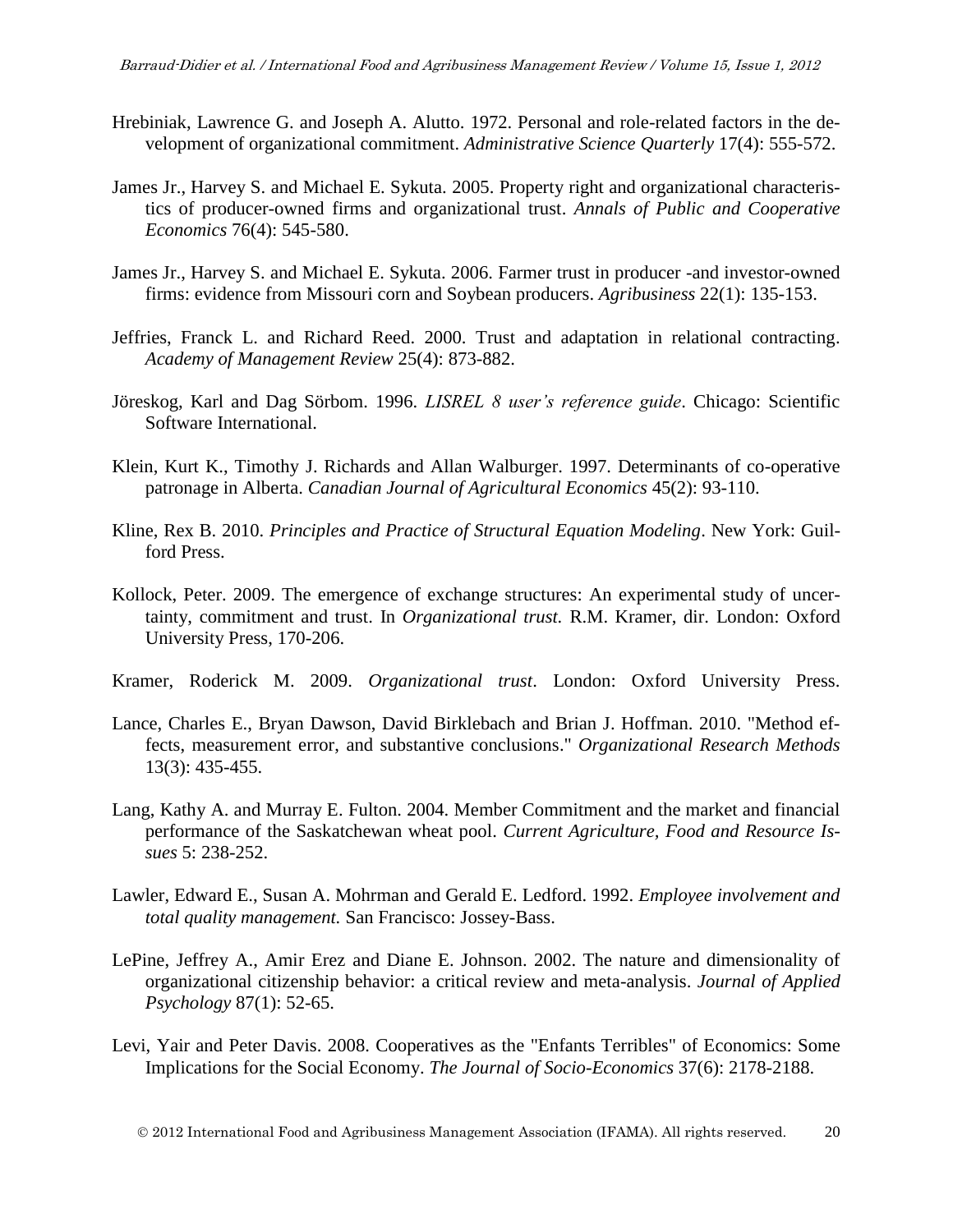- Levin, Daniel L., Ellen M. Whitener and Rob Cross. 2006. Perceived trustworthiness of knowledge sources: the moderating impact of relationship length. *Journal of Applied Psychology* 91(5): 1163-1171.
- Levinson, Harry. 1965. "Reciprocation: the relationship between man and organization. *Administrative Science Quarterly* 9(4): 370-390.
- Lind, Lena W. and Emil Akesson. 2005. Pig producers' choice of slaughterhouse co-operative or investor-owned? *International Journal of Cooperative Management* 2(2): 40-46.
- MacKinnon, David P., Chondra Lockwood, Jeanne M. Hoffman, Stephen G. West and Virgil Sheets. 2002. A comparison of methods to test mediation and other intervening variable effects. *Psychological Methods* 7(1): 83-104.
- Mayer, Roger C. and Mark B. Gavin. 2005. Trust in management and performance: who minds the shop while the employees watch their boss? *Academy of Management Journal* 48(5): 874-888.
- McAllister, Daniel J. 1995. Affect and cognition based trust as foundations for interpersonal cooperation in organizations. *Academy of Management Journal* 38(1): 24-59.
- McGee, Gail W. and Robert C. Ford. 1987. Two (or more?) dimensions of organizational commitment: reexamination of the affective and continuous commitment scales. *Journal of Applied Psychology* 72(4): 638-641.
- Medsker, Gina J., Larry J. Williams and Patricia J. Holahan. 1994. A review of current practices for evaluating causal models in organizational behavior and human resources management research. *Journal of Management* 20(2): 439-464.
- Meyer, John P. and Nathalie J. Allen. 1997. *Commitment in the workplace: theory, research, and application.* Newbury Park: Sage.
- Meyer, John P., Nathalie J. Allen and Catherine A. Smith. 1993. Commitment to organizations and occupations: Extension and test of a three-component conceptualization. *Journal of Applied Psychology* 78(4): 538–551.
- Meyer, John P., David J. Stanley, Lynne Herscovitch and Laryssa Topolnytsky. 2002. Affective, continuance, and normative commitment to the organization: a meta-analysis of antecedents, correlates, and consequences. *Journal of Vocational Behavior* 61(1): 20-52.
- Moorman, Christine, Rohit Deshpandé and Gerald Zaltman. 1993. Factors affecting trust in market research relationships. *Journal of Marketing* 57: 81-101.
- Morgan, Robert M. and Shelby D. Hunt. 1994. The commitment-trust theory of relationship marketing. *Journal of Marketing* 58: 20-38.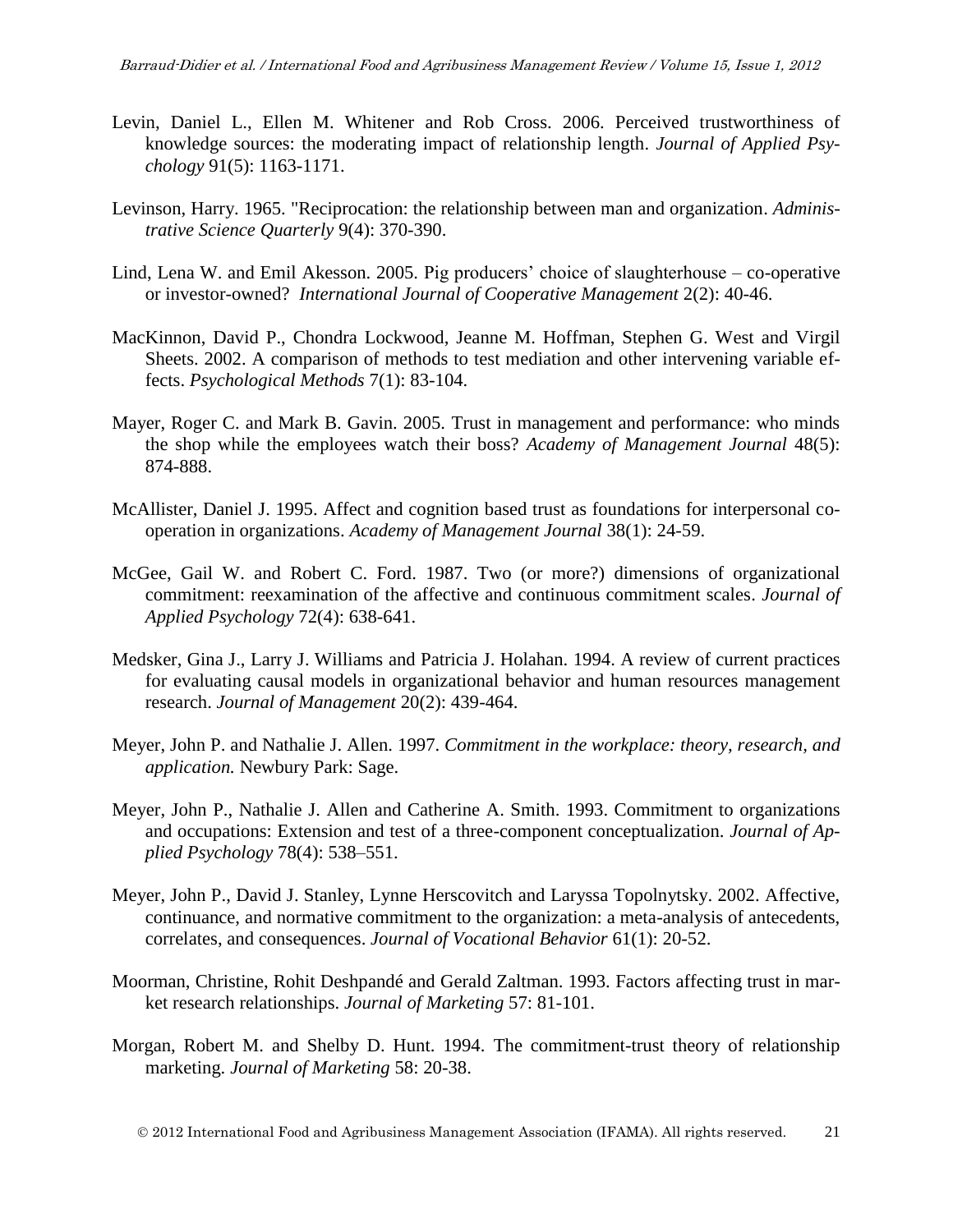- Morrow Jr., J.L., Mark H. Hansen and Allison W. Pearson. 2004. The cognitive and affective antecedents of general trust within cooperative organizations. *Journal of Managerial Issues* 16(1): 48-64.
- Nilsson, Jerker, Anna Kihlén and Lennart Norell. 2009. Are traditional cooperatives an endangered species? About shrinking satisfaction, involvement and trust. *International Food and Agribusiness Management Review* 12(4): 101-122.
- Norris-Watts, Christina and Paul E. Levy. 2004. The mediating role of affective commitment in the relation of the feedback environment to work outcomes. *Journal of Vocational Behavior* 65(3): 351-365.
- Organ, Dennis W. 1988. *Organizational citizenship behavior: The good soldier syndrome*. Lexington, MA: Lexington books.
- Organ, Dennis W., Philip M. Podsakoff and Scott B. MacKenzie. 2006. *Organizational citizenship behavior: its nature, antecedents, and consequences*. Thousand OA: Sage Publications.
- Österberg, Peter and Jerker Nilsson. 2009. Members' perception of their participation in the governance of cooperatives: the key to trust and commitment in agricultural cooperatives. *Agribusiness* 25(2): 181-197.
- Paillé, Pascal. 2010. "Citizenship in the workplace: examining work attitudes as predictors among French employee"*. International Journal of Business and Management* 5(4): 53-64.
- Peng, Jei-Chen and Su-Fen Chiu. 2010. An integrative model linking feedback environment and organizational citizenship behavior. *The Journal of Social Psychology* 150(6): 582-607.
- Podsakoff, Nathan P., Steven W. Whiting, Philip M. Podsakoff and Brian D. Blume. 2009. Individual and organizational level consequences of organizational citizenship behaviors: a meta-analysis. *Journal of Applied Psychology* 94(1): 122-141.
- Podsakoff, Philip M. and Scott B. MacKenzie. 1994. Organizational citizenship behaviors and sales unit effectiveness". *Journal of Marketing Research* 3: 351-363.
- Podsakoff, Philip M., Scott B. MacKenzie, Jeong-Yeon Lee and Nathan P. Podsakoff. 2003. Common method biases in behavioral research: a critical review of the literature and recommended remedies. *Journal of Applied Psychology* 88(5): 879-903.
- Podsakoff, Philip.M., Scott B. MacKenzie, Julie B. Paine and Daniel G. Bachrach. 2000. Organizational citizenship behaviors: a critical review of the theoretical and empirical literature and suggestions for future research. *Journal of Management* 26(3): 513-563.
- Podsakoff, Philip M., Scott B. MacKenzie, Robert H. Moorman and Richard Fetter. 1990. Transformational leader behavior and their effects on followers' trust in leader, satisfaction, and organizational citizenship behaviors. *The Leadership Quarterly* 1(2): 107-142.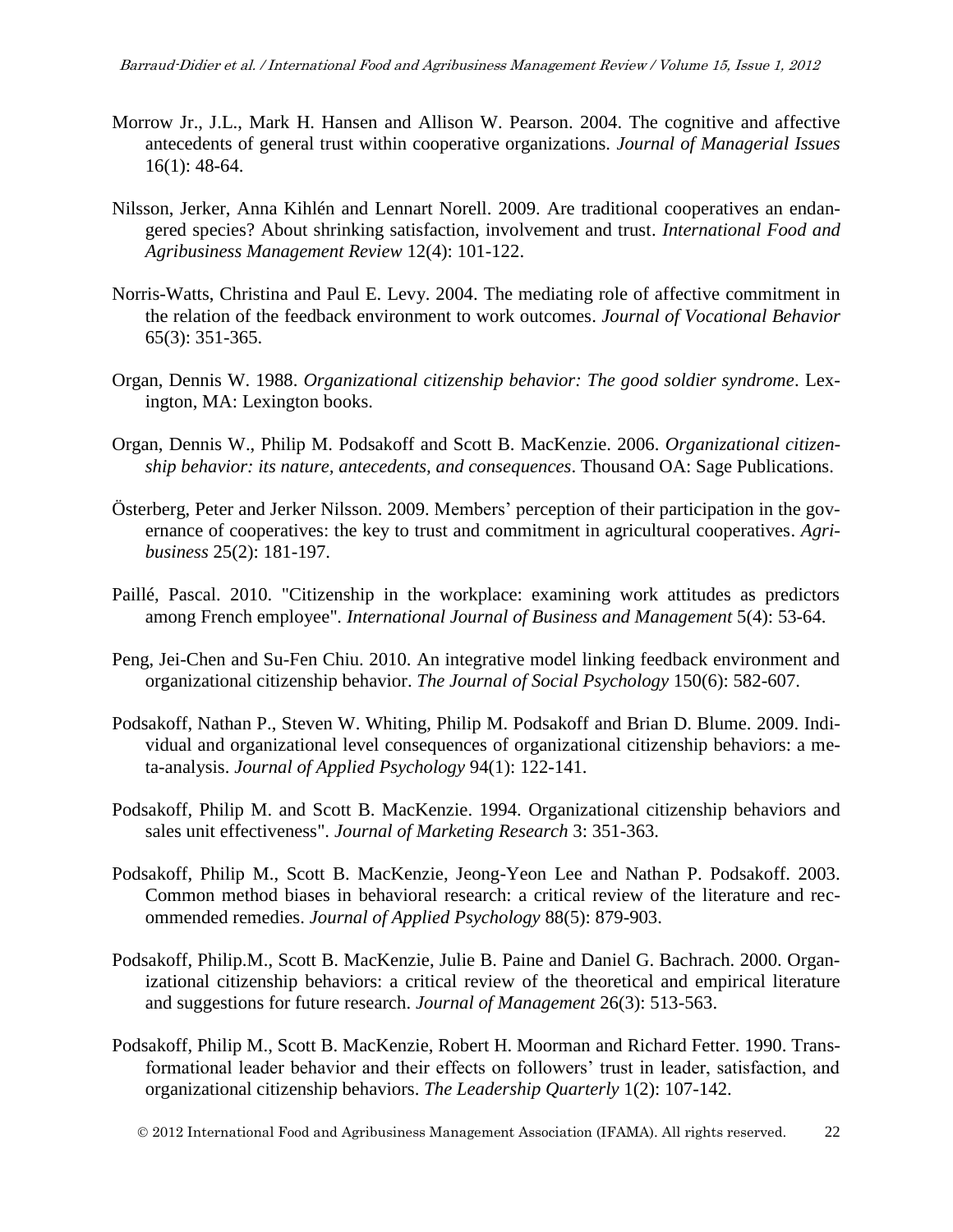- Preacher, Kristopher J. and [Andrew F. Hayes. 2008. Asymptotic and resampling strategies for](http://dx.doi.org/10.3758/BRM.40.3.879)  [assessing and comparing indirect effects in multiple mediator models.](http://dx.doi.org/10.3758/BRM.40.3.879) *Behavior Research Methods* 40(3): [879-891.](http://dx.doi.org/10.3758/BRM.40.3.879)
- Rezaiean, A., M.E. Givi, H.E. Givi and Mohammad Baktiar Nasrabadi. 2010. The relationship between organizational justice and organizational citizenship behaviors: the mediating role of organizational commitment, satisfaction and trust. *Research Journal of Business Management* 4(2): 112-120.
- Ring, Peter S. and Andrew H. Van de Ven. 1992. Structuring Cooperative Relationships between Organizations. *Strategic Management Journal* 13(7): 483-498.
- Rouseau, Denise M., Sim B. Sitkin, Ronald S. and Colin Camerer. 1998. Not so different after all: a cross-discipline view of trust. *Academy of Management Review* 23(3): 393-404.
- Schaubroeck, John, Simon S.K. Lam and Ann Chunyan Peng. 2011. Cognition-based and affectbased trust as mediators of leader behavior influences on team performance. *Journal of Applied Psychology*, Online Feb7.
- Shore, Lynn M., Jacqueline A-M Coyle-Shapiro, Xia-Ping Chen and Lois E. Tetrick. 2009. Social exchange in work settings: Content, mixed and process models. *Management and Organization Review* 5(3): 289-302.
- Siebert, John W. and John L. Park. 2010. Maintaining a Healthy Equity Structure: A Policy Change at Producers Cooperative Association. *International Food and Agribusiness Management Review* 13(3): 87-96.
- Smith, C.Ann, Dennis W. Organ and Janet P. Near. 1983. Organizational citizenship behavior: its nature and antecedents. *Journal of Applied Psychology* 68(4): 653-663.
- Solinger, Omar N., Woody van Olffen and Robert A. Roe. 2008. Beyond the three-component model of organizational commitment. *Journal of Applied Psychology* 93(1): 70-83.
- Tan, Hwee Hoon and Augustine K.H. Lim. 2009. "Trust in coworkers and trust in organizations." *The Journal of Psychology* 143(1): 45-66.
- Theuvsen, Ludwig and Annabell Franz. 2007. The Role and Success Factors of Livestock Trading Cooperatives: Lessons from German Pork Production. *International Food and Agribusiness Management Review* 10(3): 90-112.
- Vandenberghe, Christian. 2009. Organizational commitments. In *Commitment in organizations: Accumulated wisdom and new directions.* H.J. Klein, T.E. Becker et J.P. Meyer dir. 99-135. New York: Routledge.